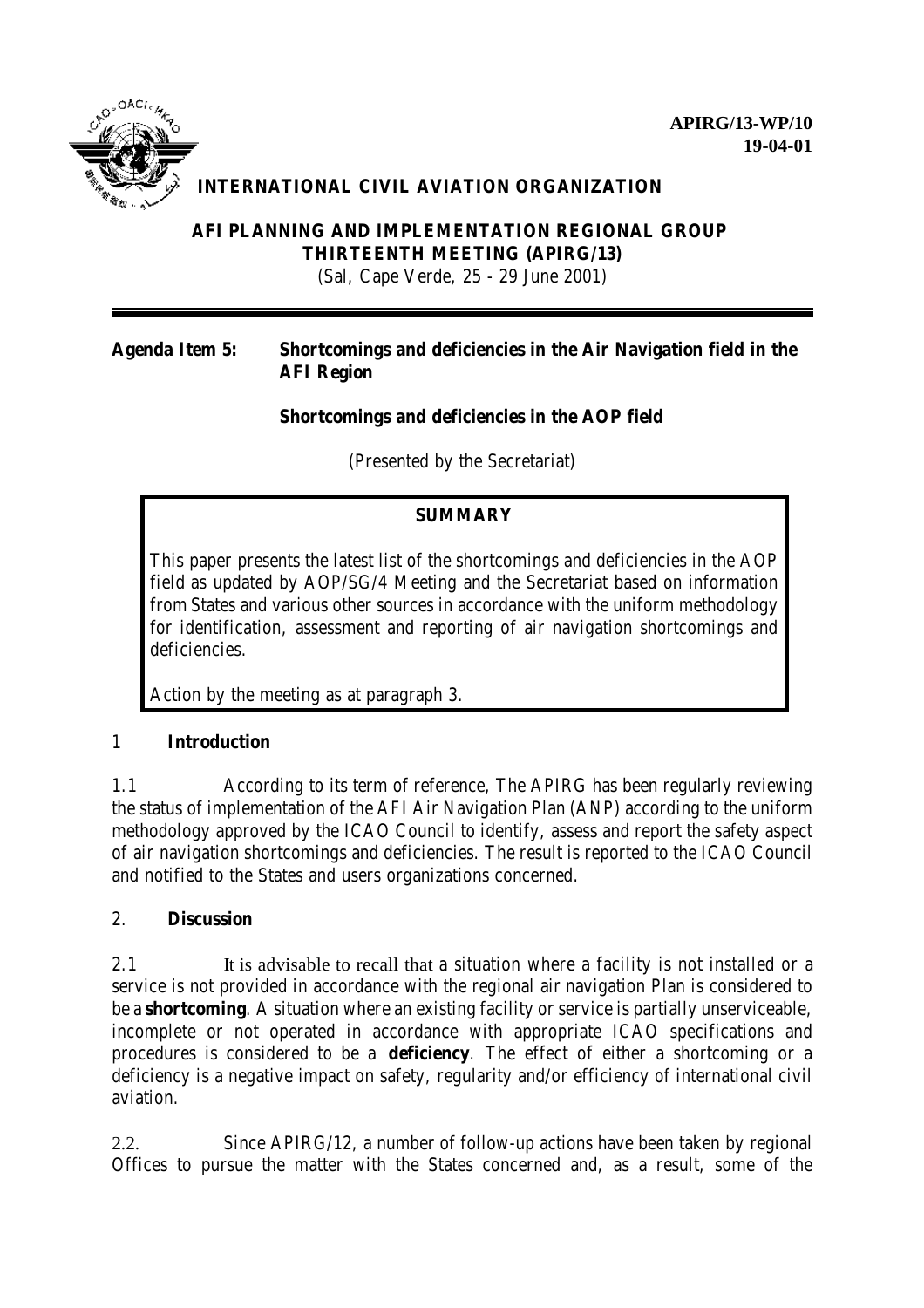outstanding shortcomings and deficiencies have been resolved in the AOP field. However, many shortcomings and deficiencies remain as is evident from the list attached in appendix A to this paper.

2.3 This list have been reviewed and revised by the Secretariat and subsequently by the AOP/SG on the basis of information obtained through informal and regional meetings, missions to States and inputs from various other sources including user organizations in accordance with the uniform methodology approved by the Council. The list was furthermore updated based on additional information from States individually referred to by the Secretariat to validate the shortcomings and deficiencies identified on their territory and indicate remedial actions taken or considered as well as the dates of implementation.

#### **3. Action by APIRG:**

APIRG is invited to:-

- a) Note and amend as necessary the list of shortcomings and deficiencies in the AOP field.
- b) Re-emphasize the institutional strategies for removal of shortcomings and deficiencies as identified at AFI/7 RAN Meeting.
- c) Urge all States to take all the necessary measures to eliminate these shortcomings and deficiencies.

---- E N D ----

**Attachment:** List of shortcomings and deficiencies in the AOP field.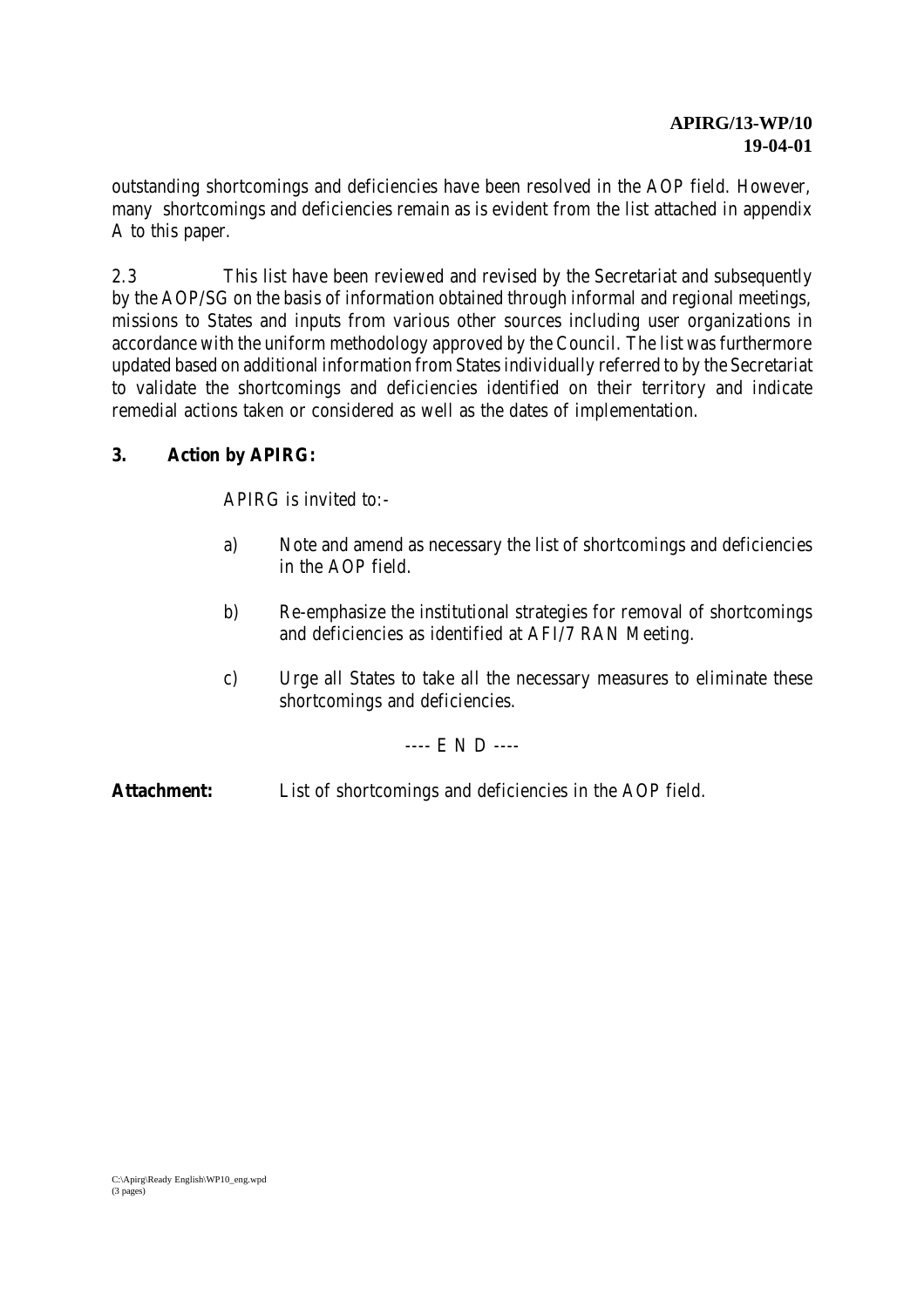# **APPENDIX A: SHORTCOMINGS/DEFICIENCIES IN THE AOP FIELD**

**(Ref: Air Navigation Plan - Africa-Indian Ocean Region (Doc. 9702)**

| Identification                                                                                              |                                        |                                 | Shortcomings           |                  |                                                                          |                                                   | Corrective Action       |                     |              |
|-------------------------------------------------------------------------------------------------------------|----------------------------------------|---------------------------------|------------------------|------------------|--------------------------------------------------------------------------|---------------------------------------------------|-------------------------|---------------------|--------------|
| Requirements                                                                                                | States/<br>facilities                  | Description                     | Date first<br>reported | <b>Status</b>    | Comments                                                                 | Description                                       | Executive<br>body       | Date of<br>complete | Priority     |
| Aerodrome fencing and security<br>lighting<br>AFI/7 Conc. 4/2 and 4/9<br>Annex 14 vol I, para 8.4.1 - 8.4.3 | Cameroon/<br>Douala                    | Aerodrome fence<br>inadequate   | 1993                   | D                | Access to<br>manoeuvring<br>areas by<br>Unauthorized<br>persons.         | Fence to be<br>completed.                         | <b>CCAA</b>             |                     | B            |
|                                                                                                             | Chad/<br>N'djamena                     | Aerodrome fence<br>incomplete   | 1998                   | D                | Access to<br>manoeuvring<br>areas by<br>unauthorized<br>persons.         | Fence to be completed                             | DCA/<br><b>ANAT</b>     |                     | $\mathbf{A}$ |
|                                                                                                             | Central African<br>Republic/<br>Bangui | Aerodrome fence non<br>existing | 1999                   | $\boldsymbol{S}$ | Access control<br>impossible.                                            | Build perimeter<br>fence and road for<br>patrols. | <b>DGACM</b>            |                     | A            |
|                                                                                                             | Côte d'Ivoire/<br>Abidjan              | Aerodrome fence<br>incomplete   | 1998                   | D                | Access to all<br>airside areas by<br>Unauthorized<br>persons.            | Fence to be completed                             | SODEXAM/<br><b>ANAC</b> |                     | $\mathbf{A}$ |
|                                                                                                             | Congo/<br>Brazzaville                  | Aerodrome fence<br>inadequate   | 1993                   | D                | Control of<br>unauthorized<br>persons in<br>movement areas<br>inadequate | Extensive repair of<br>fence required             | <b>ANAC</b>             | 2000                | A            |
|                                                                                                             | D. R. of Congo/<br>Kinshasa            | Aerodrome fence<br>incomplete   | 1998                   | D                | Access to all<br>airside areas by<br>unauthorized<br>persons.            | Extensive repair of<br>fence required             | <b>RVA</b>              |                     | A            |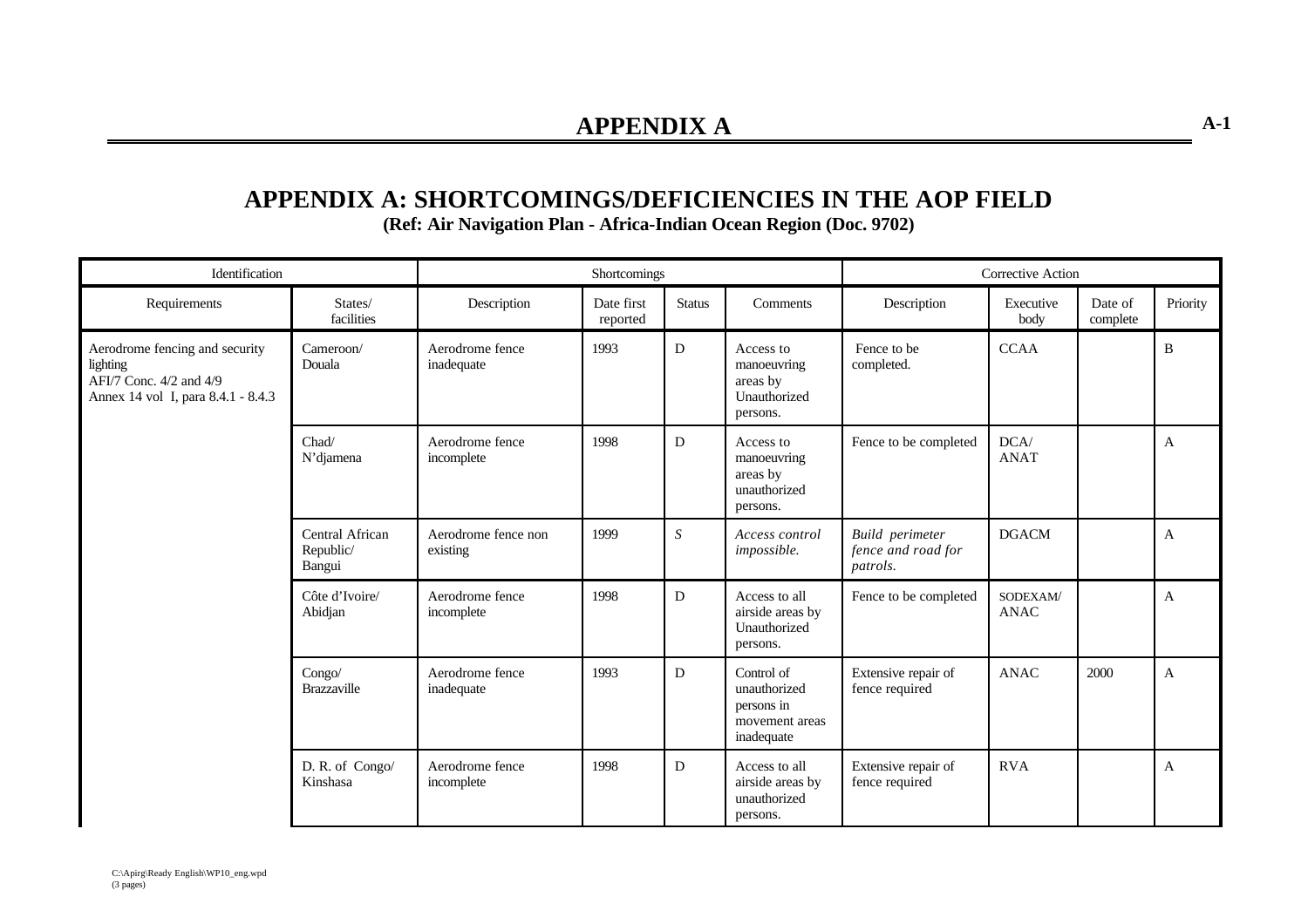# **A-2 APPENDIX A**

| Identification |                                 |                                  | Shortcomings           |               |                                                                                               |                                                                                                                             | Corrective Action           |                     |              |
|----------------|---------------------------------|----------------------------------|------------------------|---------------|-----------------------------------------------------------------------------------------------|-----------------------------------------------------------------------------------------------------------------------------|-----------------------------|---------------------|--------------|
| Requirements   | States/<br>facilities           | Description                      | Date first<br>reported | <b>Status</b> | Comments                                                                                      | Description                                                                                                                 | Executive<br>body           | Date of<br>complete | Priority     |
|                | Gabon/<br>Libreville            | Aerodrome fence<br>incomplete    | 1999                   | D             | Access to airside<br>by unauthorized<br>persons.                                              | Complete the fence<br>construction                                                                                          | <b>SGAC</b>                 |                     | A            |
|                | Guinea Bissau/<br><b>Bissau</b> | Aerodrome fence<br>inadequate    | 1993                   | D             | Access to airside<br>by unauthorized<br>persons.                                              | Extensive repair of<br>fence required                                                                                       | <b>DCA</b>                  |                     | B            |
|                | Mali/<br>Bamako                 | Aerodrome fence<br>inadequate    | 1991                   | Đ             | Access to airside<br>by unauthorized<br>persons.                                              | Fence around the<br>restricted area under<br>construction.<br>New fencecompleted<br>and commissioned on<br>13 August 2000.  | DNAC/<br><b>ADM</b><br>2000 |                     | $\bf{B}$     |
|                | Mauritania/<br>Nouakchott       | Aerodrome fence<br>inadequate    | 1996                   | D             | Control of<br>access by<br>animals and<br>unauthorized<br>persons to<br>airside<br>inadequate | New concrete fence<br>installed but not<br>entirely adequate                                                                | <b>SAM</b>                  |                     | $\mathbf{A}$ |
|                | Mauritania/<br>Nouadhibu        | Aerodrome fence non<br>existing. | 1996                   | S             | Access to airside<br>by unauthorized<br>persons.                                              | Build a perimeter<br>fence using<br>appropriate materials.                                                                  | <b>SAM</b>                  |                     | B            |
|                | Niger/<br>Niamey                | Aerodrome fence<br>inadequate    | 1992                   | D             | Access to airside<br>by unauthorized<br>persons.                                              | Corrective measures<br>not entirely adequate<br>System of access ID<br>implemented.<br>Project of a new<br>fence envisaged. | DCA/<br><b>ASECNA</b>       | $2.0e+07$           | $\, {\bf B}$ |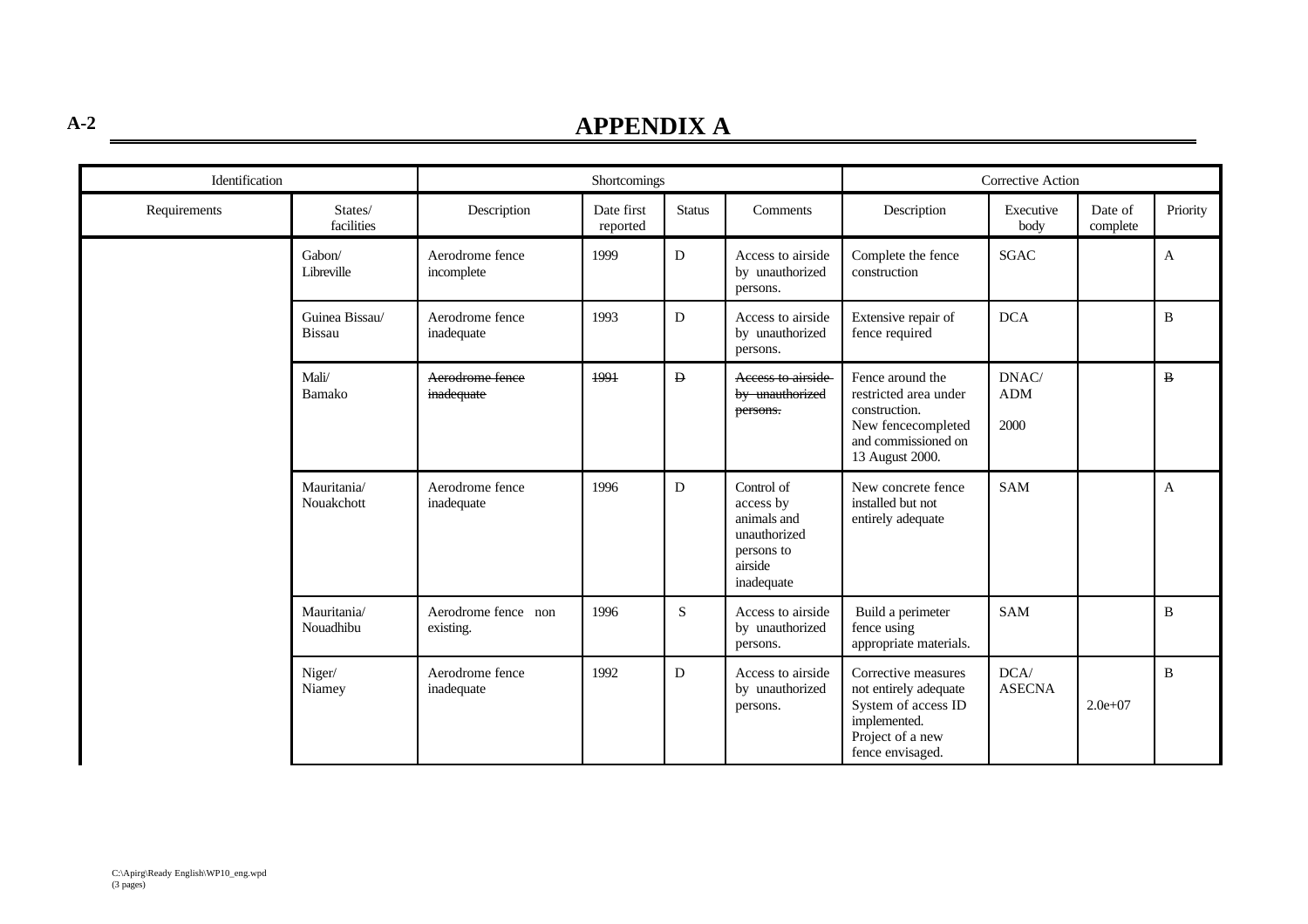| Identification |                                     |                                                    | Shortcomings           |               |                                                                                       |                                                                                                                        | <b>Corrective Action</b> |                     |              |
|----------------|-------------------------------------|----------------------------------------------------|------------------------|---------------|---------------------------------------------------------------------------------------|------------------------------------------------------------------------------------------------------------------------|--------------------------|---------------------|--------------|
| Requirements   | States/<br>facilities               | Description                                        | Date first<br>reported | <b>Status</b> | Comments                                                                              | Description                                                                                                            | Executive<br>body        | Date of<br>complete | Priority     |
|                | Nigeria/<br>Abuja                   | Aerodrome Fence<br>inadequate                      | 2000                   | D             | Access to airside<br>by unauthorized<br>persons and<br>stray animals                  | Build a perimeter<br>fence using<br>appropriate materials.<br>Project for adequate<br>fence budgeted for<br>year 2001. | <b>FAAN</b>              | 2001                | A            |
|                | Nigeria/<br>Kano                    | Aerodrome fence<br>inadequate                      | 1999                   | D             | Access to airside<br>by unauthorized<br>persons and<br>stray animals                  | Previous efforts not<br>effective.<br>Project for adequate<br>fence budgeted for<br>year 2001.                         | <b>FAAN</b>              | 2001                | $\mathbf{A}$ |
|                | Nigeria/<br>Lagos                   | Aerodrome fence<br>incomplete                      | 1993                   | $\mathbf D$   | Access control<br>implemented<br>with regular<br>patrols using the<br>perimeter road. | New type of fence<br>under construction.                                                                               | <b>FAAN</b>              | 2001                | $\, {\bf B}$ |
|                | Sao Tomé &<br>Principe/<br>Sao Tomé | Aerodrome fence<br>inadequate                      | 1993                   | $\mathbf D$   | Access to airside<br>by unauthorized<br>persons                                       | Fence to be repaired                                                                                                   | <b>DCA</b>               |                     | $\bf{B}$     |
|                | Sierra Leone/<br>Freetown           | Fence missing over more<br>than half of perimeter. | 1993                   | D             | Access to airside<br>by unauthorized<br>persons                                       | Situation to be<br>evaluated after civil<br>unrest                                                                     | <b>SLAA</b>              |                     | $\bf{B}$     |
|                | Somalia/<br>Mogadishu               | Aerodrome fence<br>inadequate                      | 1995                   | D             | Access to airside<br>by unauthorized<br>persons                                       | Extensive repair of<br>fence                                                                                           | <b>Not</b><br>available  |                     | B            |
|                | Tanzania/<br>Dar es salaam          | Aerodrome fence<br>incomplete                      | 2000                   | D             | Access to airside<br>by unauthorized<br>persons                                       | Complete the ongoing<br>repairs to the fence<br>and rehabilitation of<br>the perimeter road                            | <b>TAA</b>               |                     | B            |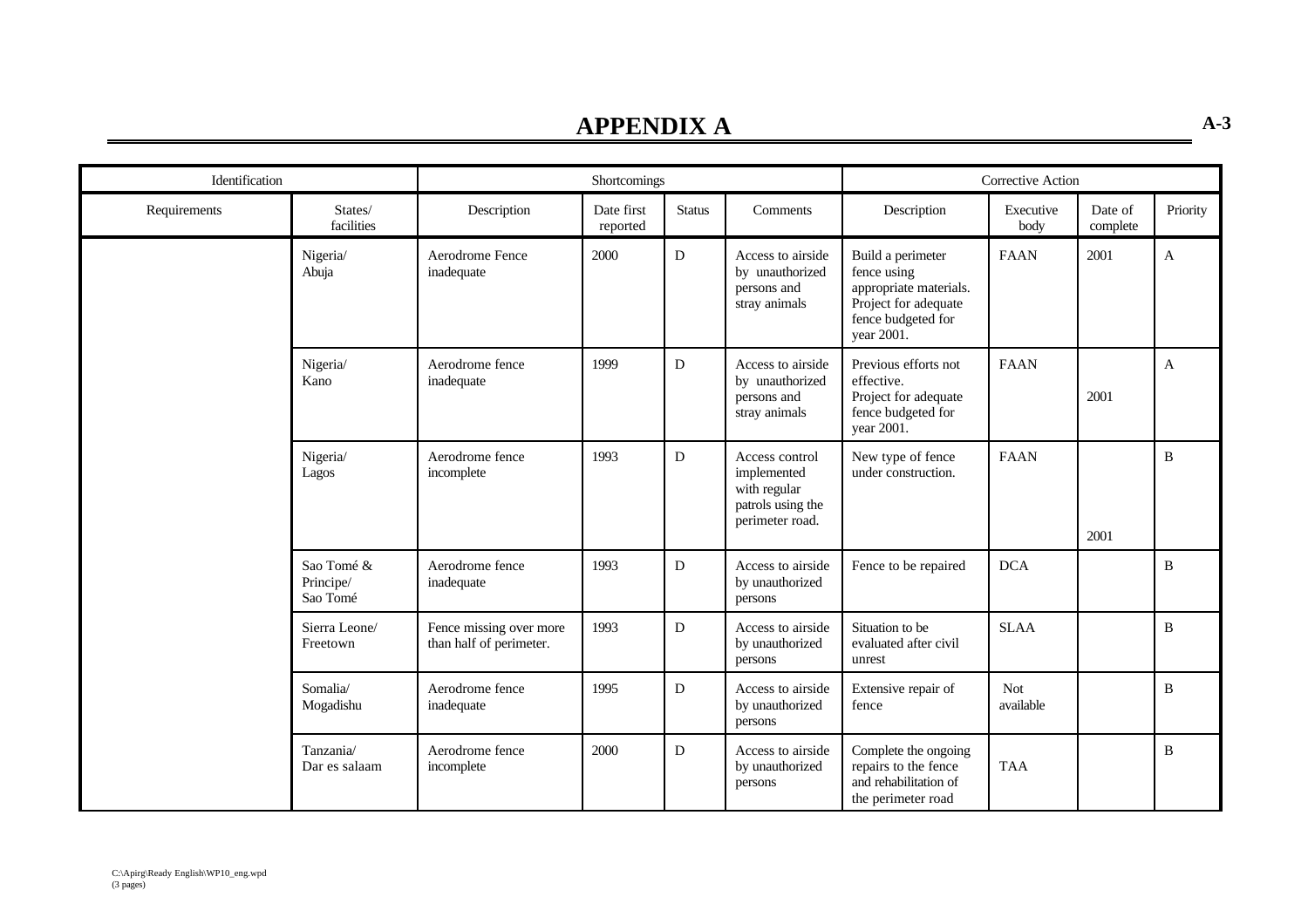| Identification                                                                                     |                              |                                              | Shortcomings           |               |                                                                                                                                                                  |                                                                                                                                                                                                                                                   | Corrective Action                          |                     |           |
|----------------------------------------------------------------------------------------------------|------------------------------|----------------------------------------------|------------------------|---------------|------------------------------------------------------------------------------------------------------------------------------------------------------------------|---------------------------------------------------------------------------------------------------------------------------------------------------------------------------------------------------------------------------------------------------|--------------------------------------------|---------------------|-----------|
| Requirements                                                                                       | States/<br>facilities        | Description                                  | Date first<br>reported | <b>Status</b> | Comments                                                                                                                                                         | Description                                                                                                                                                                                                                                       | Executive<br>body                          | Date of<br>complete | Priority  |
| Bird hazard control and reduction<br>AFI/7 Conc. 4/2 and 4/7<br>Annex 14 vol I, para 9.5.1 - 9.5.3 | Angola/<br>Luanda            | Inadequate bird hazard<br>control            | 1998                   | D             | Grain seeds<br>available close to<br>aircraft<br>manoeuvring<br>areas. Slum<br>development<br>close to airport.                                                  | Control measures to<br>be implemented and<br>monitored<br>Land use plan for<br>airport environs<br>required.                                                                                                                                      | <b>ENANA</b>                               |                     | A         |
|                                                                                                    | Benin/<br>Cotonou            | Inadequate bird hazard<br>control mechanism  | 1998                   | D             |                                                                                                                                                                  | Control measures to<br>be implemented and<br>monitored                                                                                                                                                                                            | <b>ASECNA</b> /<br><b>DCA</b>              |                     | A         |
|                                                                                                    | Burkina Faso/<br>Ouagadougou | Inadequate bird hazard<br>control mechanism  | 1998                   | D             | Problem<br>discussed with<br>Administration<br>during the last<br>Workshop on<br>reducing bird<br>hazard held in<br>Ouagadougou<br>from 9 to 13<br>October 2000. | Control measures to<br>be implemented and<br>monitored in particular<br>relocation in<br>coordination with local<br>authorities of factors<br>attracting birds<br>(tannery,<br>slaughterhouses,<br>refuse dumps).<br>Organization in<br>progress. | ASECNA-<br>DAAN/<br><b>DCA</b>             |                     | ${\bf U}$ |
|                                                                                                    | Chad/<br>N'Djamena           | Bird hazard control<br>measures to continue  | 1996                   | D             |                                                                                                                                                                  | Equipment to reduce<br>number of birds now<br>available, Bird<br>Hazard Committee<br>created.                                                                                                                                                     | ANAT/<br>DCA/<br><b>ASECNA</b>             | 1999                | A         |
|                                                                                                    | Côte d'Ivoire/<br>Abidjan    | Bird hazard control<br>measures to continue. | 1998                   | D             |                                                                                                                                                                  | Coordination<br>committee and<br>equipment to reduce<br>number of birds now<br>available.                                                                                                                                                         | <b>SODEXA</b><br>M/AERIA/<br><b>ASECNA</b> |                     | B         |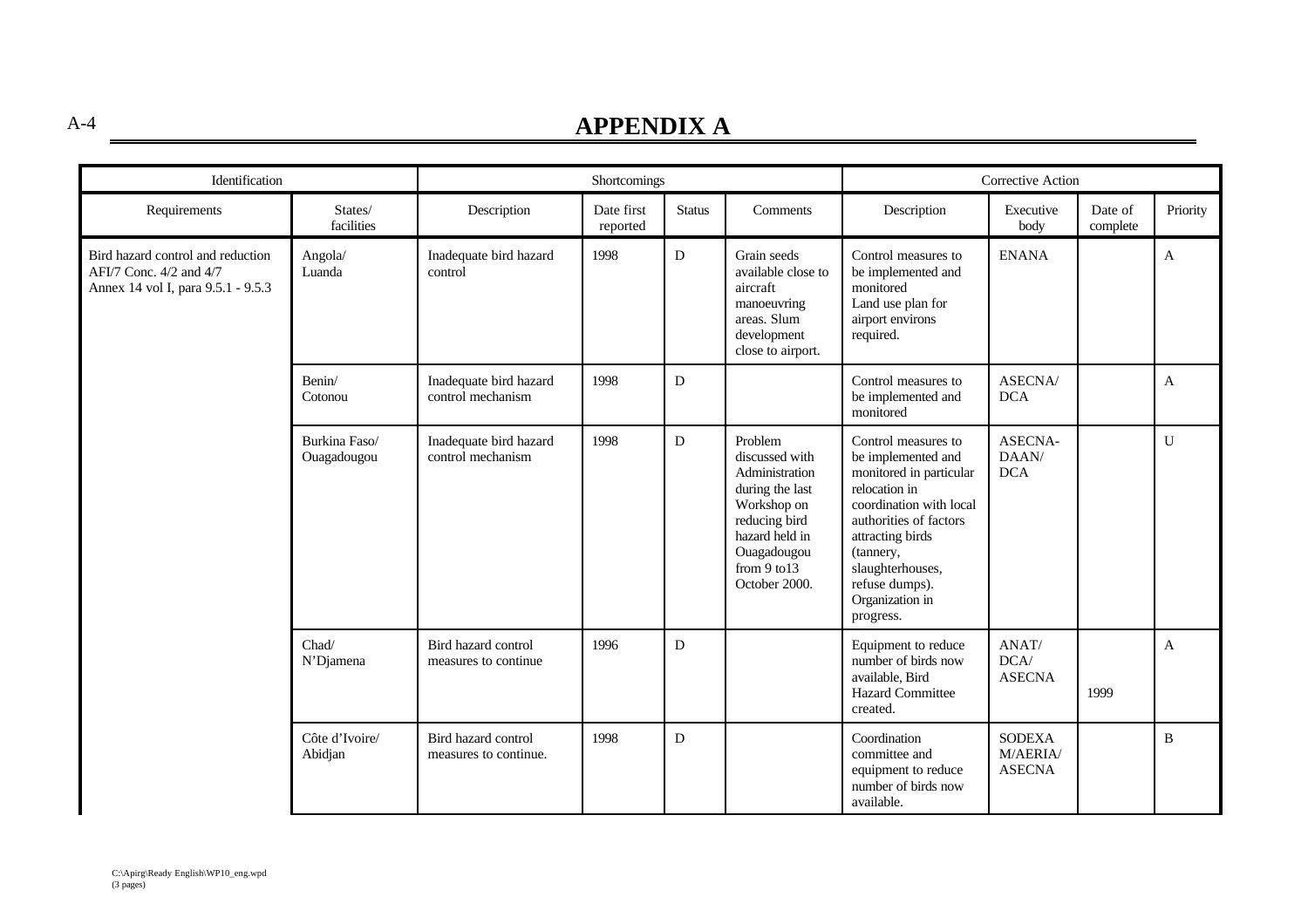| Identification |                                          |                                                     | Shortcomings           |               |                                                                                             |                                                                                                                                | Corrective Action              |                     |              |
|----------------|------------------------------------------|-----------------------------------------------------|------------------------|---------------|---------------------------------------------------------------------------------------------|--------------------------------------------------------------------------------------------------------------------------------|--------------------------------|---------------------|--------------|
| Requirements   | States/<br>facilities                    | Description                                         | Date first<br>reported | <b>Status</b> | Comments                                                                                    | Description                                                                                                                    | Executive<br>body              | Date of<br>complete | Priority     |
|                | Democratic Rep.<br>Of Congo/<br>Kinshasa | Inadequate bird hazard<br>control measures          | 1998                   | $\mathbf D$   |                                                                                             | Control measures to<br>be implemented and<br>monitored                                                                         | <b>RVA</b>                     |                     | $\mathbf{A}$ |
|                | Gabon/<br>Libreville                     | Bird hazard control<br>measures necessary           | 1996                   | D             |                                                                                             | Bird control measures<br>to be enhanced and<br>monitored.                                                                      | SGAC/<br>ASECNA/<br>ADL        | 1998                | B            |
|                | Guinea/<br>Conakry                       | Bird hazard control<br>measures to continue.        | 1998                   | D             |                                                                                             | Bird control measures<br>in progress                                                                                           | DNAC/<br>ANA-<br><b>SOGEAC</b> |                     | B            |
|                | Kenya/<br>Nairobi                        | Inadequate bird hazard<br>control measures          | 1999                   | D             | Airport located<br>close to national<br>park.                                               | Bird control measures<br>to be enhanced and<br>monitored                                                                       | <b>KAA</b>                     |                     |              |
|                | Libya/<br>Benghazi                       | Bird hazard control<br>measures required            |                        | $\mathbf S$   |                                                                                             | Control measures to<br>be implemented and<br>monitored                                                                         | <b>NCAA</b>                    |                     | U            |
|                | Libya/<br>Tripoli                        | Bird hazard control<br>measures required            |                        | ${\bf S}$     |                                                                                             | Control measures to<br>be implemented and<br>monitored                                                                         | <b>NCAA</b>                    |                     | $\mathbf U$  |
|                | Malawi/<br>Lilongwe                      | Additional bird hazard<br>control measures required | 1993                   | D             | Ornithological<br>study required to<br>determine cause<br>of bird attraction<br>to airport. | Monitor and control<br>farming activities<br>around airport.<br>Maintain appropriate<br>grass height.<br>Ornithological study. | Malawi<br><b>DCA</b>           |                     | U            |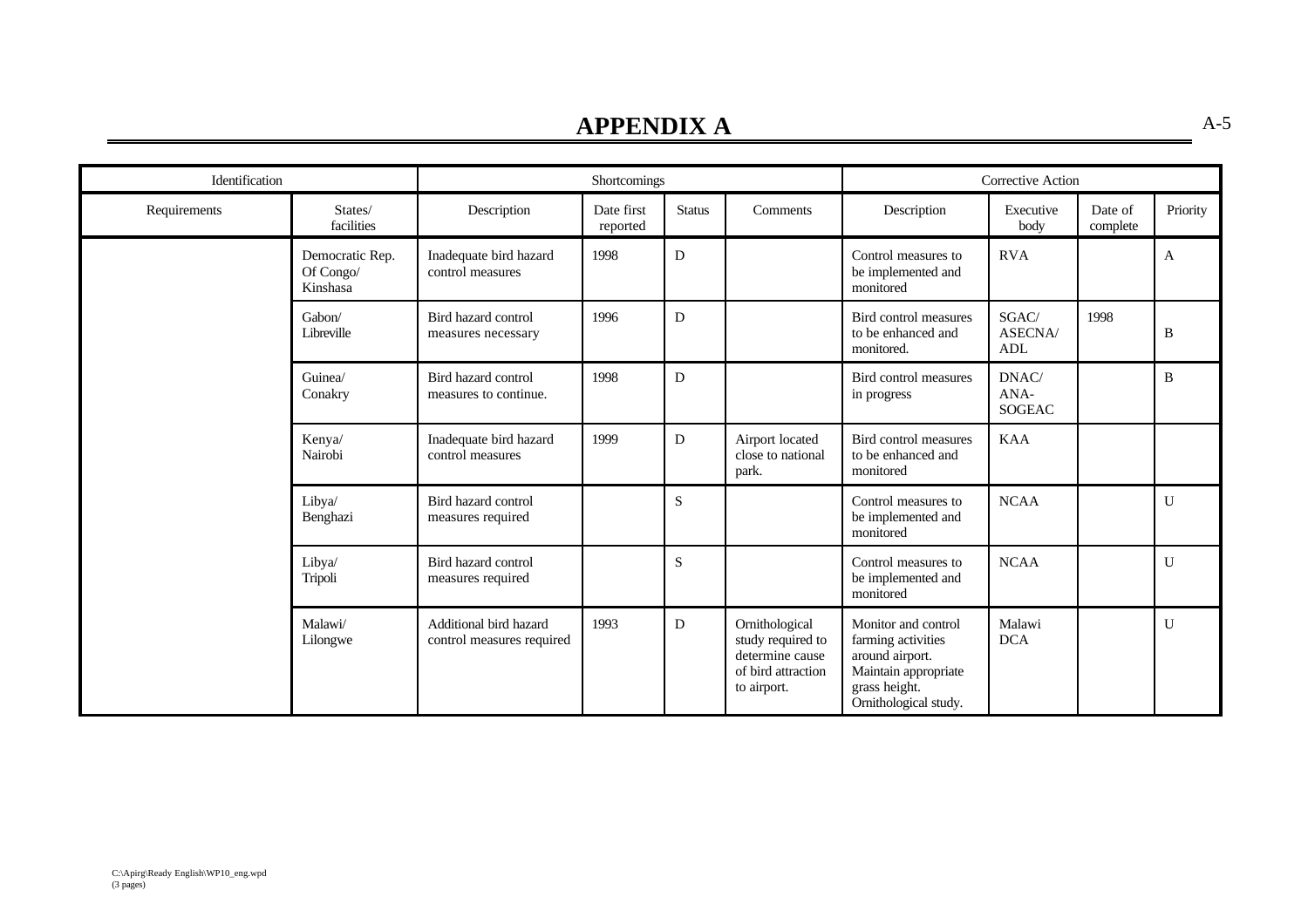# A-6 **APPENDIX A**

| Identification |                       | Shortcomings                                 |                        |               |          |                                                                                                                                                                                                                                                                   | Corrective Action                                  |                     |                                      |
|----------------|-----------------------|----------------------------------------------|------------------------|---------------|----------|-------------------------------------------------------------------------------------------------------------------------------------------------------------------------------------------------------------------------------------------------------------------|----------------------------------------------------|---------------------|--------------------------------------|
| Requirements   | States/<br>facilities | Description                                  | Date first<br>reported | <b>Status</b> | Comments | Description                                                                                                                                                                                                                                                       | Executive<br>body                                  | Date of<br>complete | Priority                             |
|                | Mali/<br>Bamako       | Bird hazard control<br>measures required     | 1998                   | ${\bf S}$     |          | Control measures to<br>be implemented and<br>monitored. Bird strikes<br>to be reported to IBIS.<br><b>Bird Control</b><br>Committee created in<br>1999.<br>Environmental<br>management<br>measures and<br><i>awareness increase</i><br>through media<br>underway. | $DCA/$<br><b>ASECNA</b> /<br>Aéroports<br>du Mali. | $2.0e + 07$         | $\mathbf{U}% _{0}$<br>$\overline{A}$ |
|                | Senegal/<br>Dakar     | Bird hazard control<br>measures to continue  | 1993                   | D             |          | Bird control unit set.<br>Equipment available.<br>Bird control unit to<br>be re-activated.                                                                                                                                                                        | ASECNA/<br><b>AANS</b>                             |                     | B                                    |
|                | Sudan/<br>Khartoum    | Bird hazard control<br>measures required     | 1993                   | ${\bf S}$     |          | Control measures to<br>be implemented and<br>monitored                                                                                                                                                                                                            | <b>NCAA</b>                                        |                     | $\mathbf{A}$                         |
|                | Togo/<br>Lome         | Bird hazard control<br>measures to continue. | 1996                   | D             |          | Bird control<br>committee and scaring<br>equipment now<br>available.<br>Committee activated<br>and bird hazard<br>control programme<br>developed.                                                                                                                 | DCA/<br>ASECNA/<br><b>SALT</b>                     |                     | A<br>2001                            |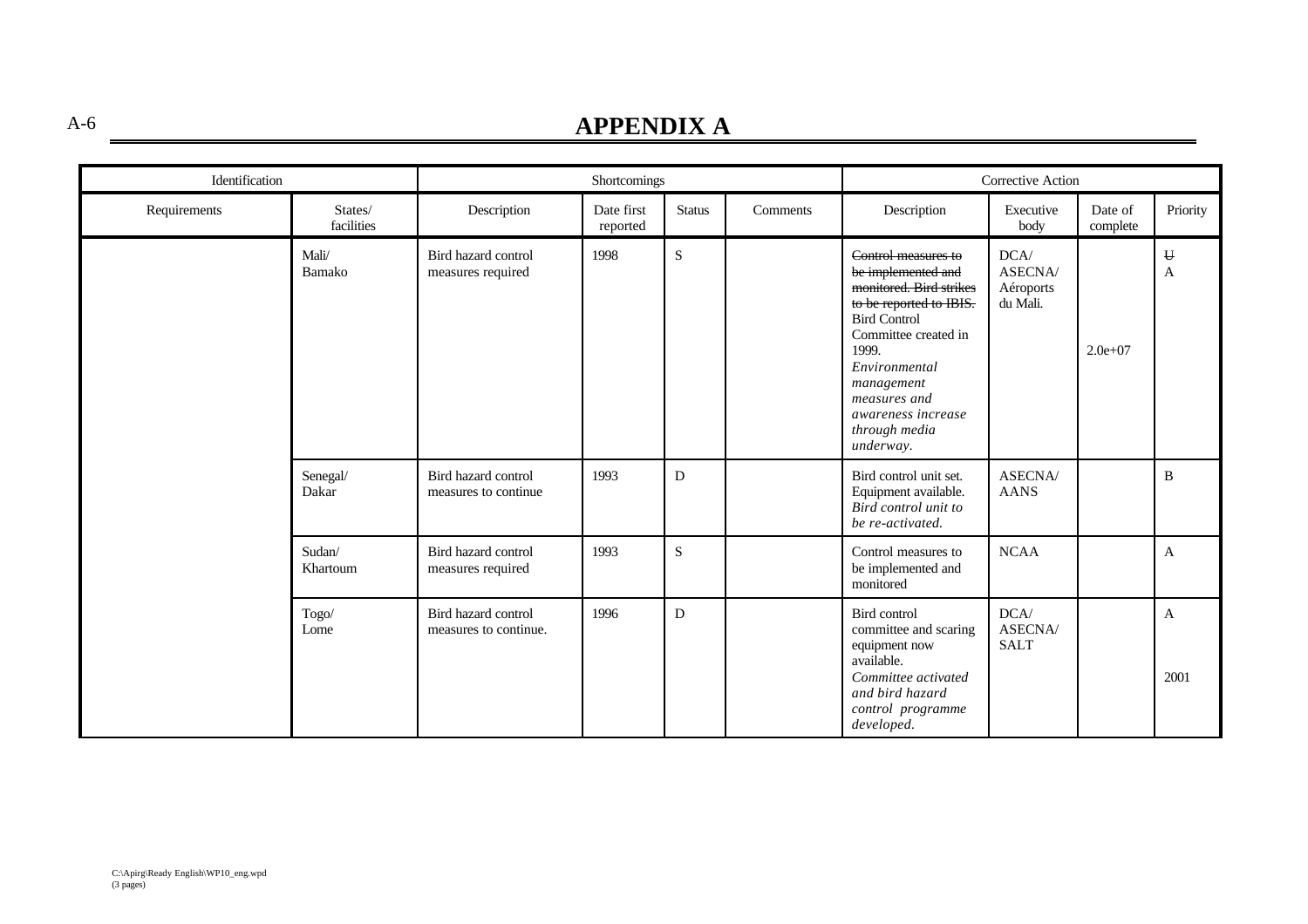| Identification                                                                                                    |                             |                                                                                                | Shortcomings           |               |                                                                                                                                                             |                                                                                                                                            | Corrective Action                |                     |                |
|-------------------------------------------------------------------------------------------------------------------|-----------------------------|------------------------------------------------------------------------------------------------|------------------------|---------------|-------------------------------------------------------------------------------------------------------------------------------------------------------------|--------------------------------------------------------------------------------------------------------------------------------------------|----------------------------------|---------------------|----------------|
| Requirements                                                                                                      | States/<br>facilities       | Description                                                                                    | Date first<br>reported | <b>Status</b> | Comments                                                                                                                                                    | Description                                                                                                                                | Executive<br>body                | Date of<br>complete | Priority       |
| Rescue and fire fighting AFI/7<br>Conc. 4/2 and 4/7 Annex 14 Vol.<br>1 para 2.11.1 - 2.11.4 and 9.2.1 -<br>9.2.33 | D. R. of Congo/<br>Kinshasa | RFFS: Major<br>improvements required.<br>RFFS CAT 9 not<br>achieved. (Only cat 7<br>available) | 1997                   | ${\bf D}$     |                                                                                                                                                             | Procure new fire<br>vehicles and<br>accessories. Training<br>and recycling of<br>personnel. Action by<br>ICAO/UNDP in<br>progress          | <b>RVA</b>                       | 1998                | ${\bf U}$      |
|                                                                                                                   | Guinea Bissau/<br>Bissau    | Fire fighting services<br>inadequate. Rescue<br>services inadequate.                           | 1999                   | D             | Equipment<br>vandalized during<br>the unrest<br>situation.                                                                                                  | General revision and<br>rehabilitation required.<br>Supplement certain<br>rescue equipment to<br>meet the required<br>level as in AFI ANP. | <b>ENAG</b>                      |                     | $\mathbf U$    |
|                                                                                                                   | Liberia/<br>Monrovia        | RFFS: inadequate                                                                               | 1996                   | ${\bf D}$     | A study was<br>carried out by<br>ICAO/UNDP.                                                                                                                 | Rehabilitate facilities<br>and acquire<br>equipment as defined<br>in the OACI/PNUD<br>study available.                                     | <b>DCA</b>                       |                     | $\overline{U}$ |
|                                                                                                                   | Nigeria/<br>Lagos           | Communications<br>equipment on RFF<br>vehicles inadequate                                      | 2000                   | D             |                                                                                                                                                             | Equip all fire tenders<br>with adequate two-<br>way communication<br>equipment.                                                            | <b>FAAN</b>                      |                     | $\mathbf{A}$   |
|                                                                                                                   | Somalia/<br>Mogadishu       | RFFS practically<br>inexistent                                                                 | 1995                   | $\mathbf S$   |                                                                                                                                                             | Establish new RFFS<br>for Mogadishu airport                                                                                                | <b>Not</b><br>available!         |                     | U              |
|                                                                                                                   | Tanzania/<br>Zanzibar       | Fire fighting and rescue<br>services inadequate                                                | 1999                   | D             | CAT 8 required<br>not met, rescue<br>equipment not<br>sufficient, staff<br>not adequately<br>trained, no grid<br>map, station<br>inappropriately<br>located | Heavy investment<br>required to train staff,<br>procure additional fire<br>trucks and rescue<br>equipment and tools.                       | Zanzibar<br>Director<br>Aviation |                     | U              |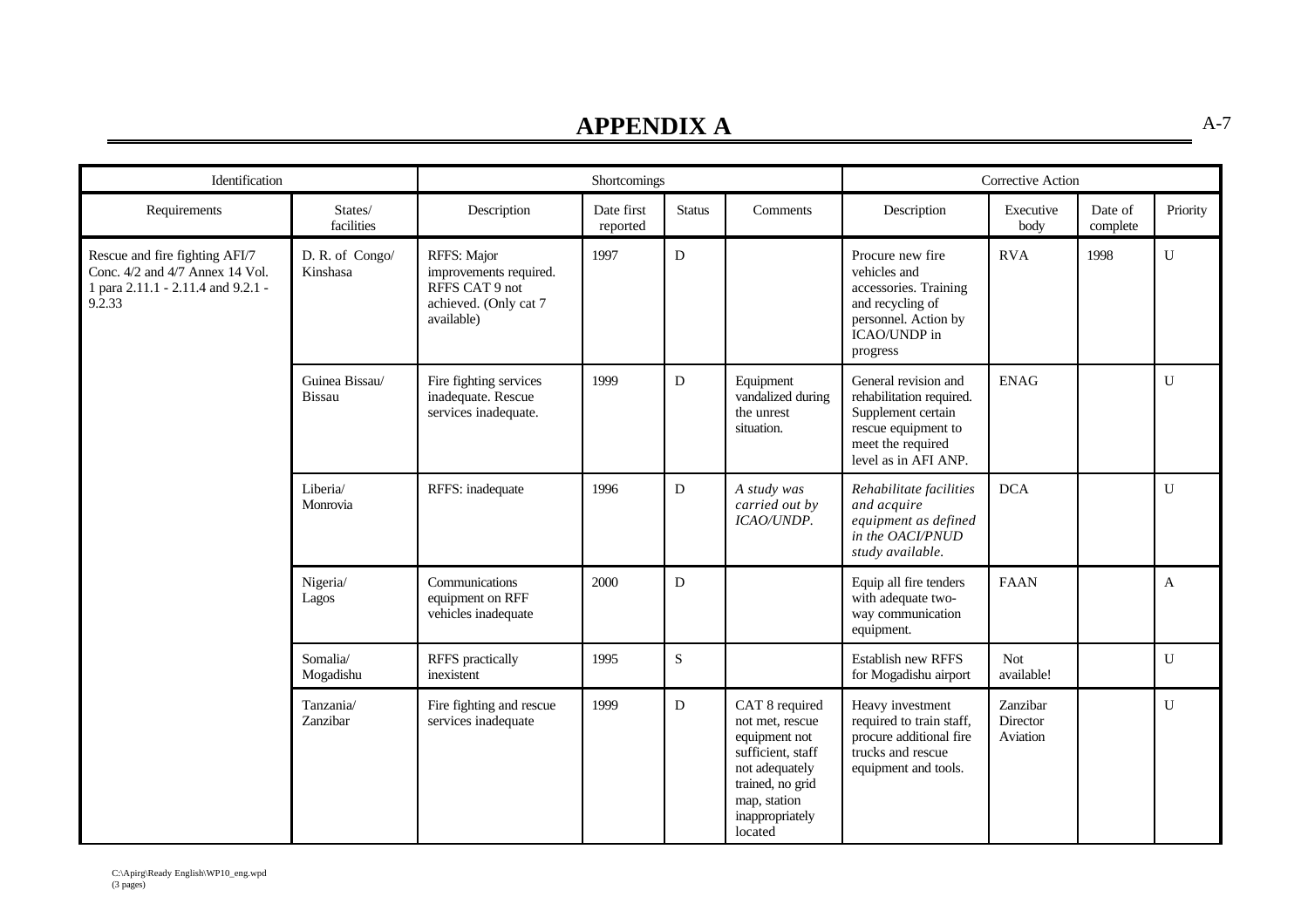| Identification                                                                     |                              |                                                                                                                                                 | Shortcomings           |               |                                                                                          |                                                                                                                                   | Corrective Action      |                     |              |
|------------------------------------------------------------------------------------|------------------------------|-------------------------------------------------------------------------------------------------------------------------------------------------|------------------------|---------------|------------------------------------------------------------------------------------------|-----------------------------------------------------------------------------------------------------------------------------------|------------------------|---------------------|--------------|
| Requirements                                                                       | States/<br>facilities        | Description                                                                                                                                     | Date first<br>reported | <b>Status</b> | Comments                                                                                 | Description                                                                                                                       | Executive<br>body      | Date of<br>complete | Priority     |
| Pavement strength<br>AFI/7 Conc. 4/4 and 4/10<br>Annex 14 Vol.1 para 2.5.1 - 2.6.8 | Angola/<br>Luanda            | Parallel txwy to Rwy 23<br>required.<br>Runway needs<br>resurfacing.<br>Runway shoulders and<br>clear-way need<br>stabilizing. Apron<br>uneven. | 1998                   | D             | Delays<br>inevitable.<br>Aircraft vibrating<br>at take-off and<br>landing.<br>FOD risks. | Development master<br>plan and<br>corresponding<br>financial investment<br>required.                                              | <b>ENANA</b>           |                     | $\mathbf{A}$ |
|                                                                                    | Burkina Faso/<br>Ouagadougou | Wrenching of asphalt<br>pavement in some zones<br>of Apron.<br>Raising of bitumen to<br>the surface of runway<br>pavement.                      | 19991999               | D<br>D        | Risk of skid<br>during raining<br>times.                                                 | Repairs on damaged<br>areas required.<br>Monitor the status<br>and initiate studies<br>for rehabilitation if<br>deemed necessary. | ASECNA/<br><b>DAAN</b> |                     | B<br>B       |
|                                                                                    | Cameroon/<br>Douala          | Bearing strength on some<br>parking positions (C8)<br>inadequate. Taxiway<br>surface in critical<br>condition.                                  | 1993                   | D             | Risk of damage<br>to aircraft.                                                           | Matter being reviewed<br>for action<br>Rehabilitation in<br>progress.                                                             | <b>ADC</b>             | Oct 2001            | A            |
|                                                                                    | Cameroon/<br>Yaounde         | Poor braking action when<br>wet                                                                                                                 | 1998                   | D             | Information on<br>runway friction<br>characteristics<br>not promulgated.                 | Measure friction<br>resistance and<br>promulgate. Rubber<br>removal procedures<br>required                                        | <b>ADC</b>             | Feb 2001            | A            |
|                                                                                    | Chad/<br>N'Djamena           | Runway surface<br>degraded. Heavy rubber<br>deposits on runway                                                                                  | 1998                   | D             | Potholes on<br>runway surface                                                            | Pavement<br>rehabilitation. Rubber<br>deposit removal                                                                             | ANAT/<br><b>DCA</b>    |                     | U<br>A       |
|                                                                                    | Congo/<br><b>Brazzaville</b> | Bearing strength<br>inadequate.                                                                                                                 | 1998                   | D             |                                                                                          | Pavement rehabi-<br>litation required.                                                                                            | <b>ANAC</b>            |                     | U            |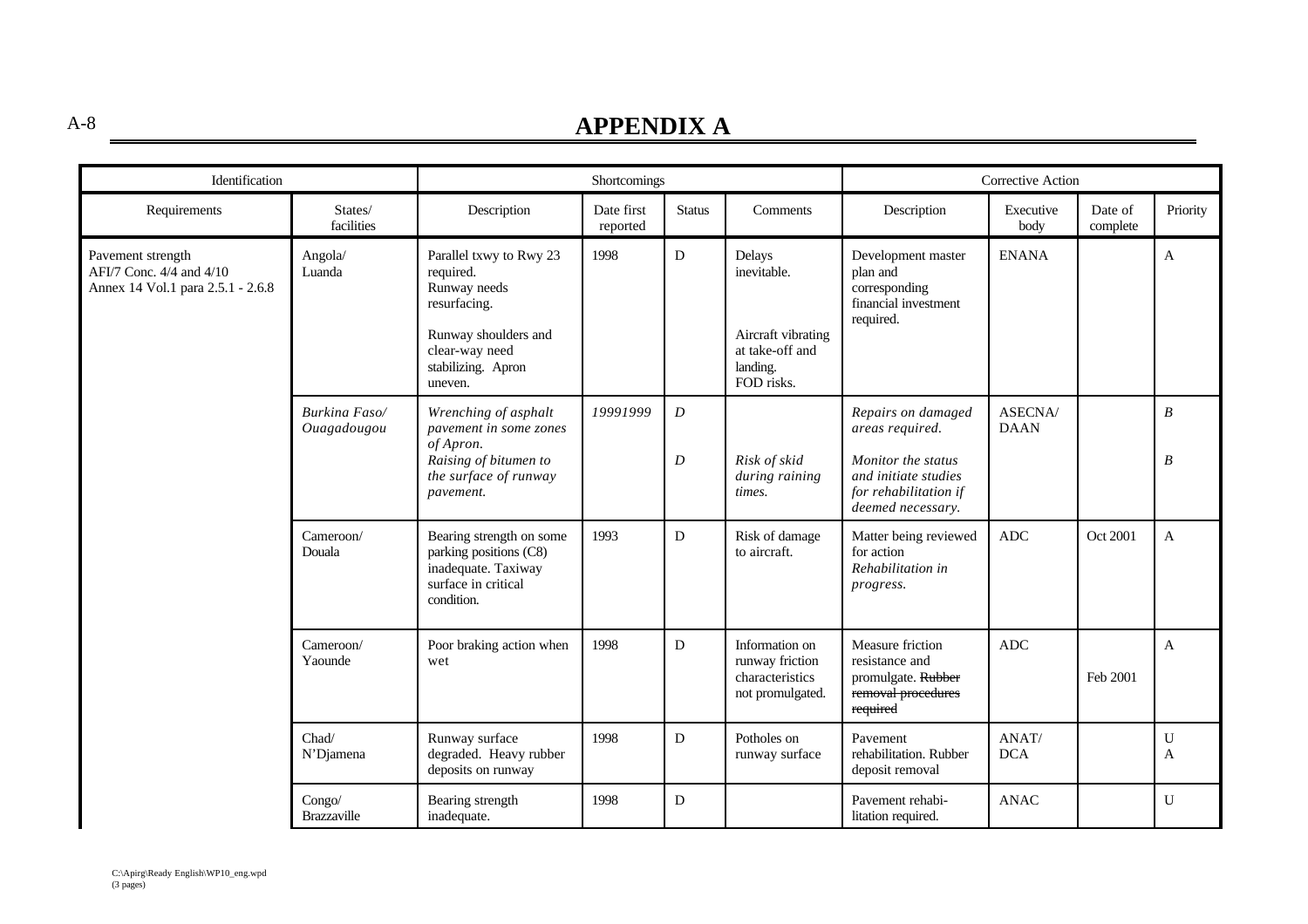| Identification |                                 |                                                                                                                                                                               | Shortcomings           |               |                                                                                                                                                             |                                                                                                                                                 | Corrective Action    |                     |                   |
|----------------|---------------------------------|-------------------------------------------------------------------------------------------------------------------------------------------------------------------------------|------------------------|---------------|-------------------------------------------------------------------------------------------------------------------------------------------------------------|-------------------------------------------------------------------------------------------------------------------------------------------------|----------------------|---------------------|-------------------|
| Requirements   | States/<br>facilities           | Description                                                                                                                                                                   | Date first<br>reported | <b>Status</b> | Comments                                                                                                                                                    | Description                                                                                                                                     | Executive<br>body    | Date of<br>complete | Priority          |
|                | Côte d'Ivoire/<br>Abidjan       | Parallel twy 23 required.                                                                                                                                                     | 1998                   | D             | Rehabilitation in<br>progress.                                                                                                                              |                                                                                                                                                 | <b>AERIA</b>         |                     | $\mathbf{A}$      |
|                | D.R. of Congo/<br>Kinshasa      | Rwy surface uneven and<br>bumpy (bearing strength<br>problem over a portion of<br>runway). Apron surface<br>degraded esp. P12 &<br>P13.<br>Apron inadequate esp. At<br>night. | 1998                   | D             | Unevenness<br>caused by<br>slippage of<br>concrete slabs<br>and many<br>cracks. Risk to<br>damage of<br>aircraft. High<br>risk of collision<br>of aircraft. | Pavement<br>rehabilitation to be put<br>in place.                                                                                               | <b>RVA</b>           |                     | $\mathbf{A}$      |
|                | Gambia/<br>Banjul               | Bearing strength problem<br>on taxiway and runway.                                                                                                                            | 1999                   | D             | Matter being<br>reviewed for<br>action.<br><b>Urgent repairs</b><br>done pending<br>total<br>rehabilitation<br>planned.                                     | Pavement surface<br>rehabilitation.                                                                                                             | <b>GCAA</b>          | 2002                | U                 |
|                | Guinea Bissau/<br><b>Bissau</b> | Parking area insufficient<br>Bearing strength on<br>Parking B.                                                                                                                | 1998                   | D             |                                                                                                                                                             | Apron rehabilitation<br>and expansion<br>required                                                                                               | DGCA/<br><b>ENAG</b> |                     | B                 |
|                | Guinea/<br>Conakry              | Runway slippery when<br>wet.<br>Serious vibrations during<br>take-off or landing roll.                                                                                        | 19992000               | D<br>D        |                                                                                                                                                             | Friction characteris-<br>tics to be measure and<br>published.<br>Initiate studies on<br>the phenomenon and<br>pavement repairs if<br>necessary. | DNAC/<br><b>ANAC</b> |                     | $\mathbf{A}$<br>A |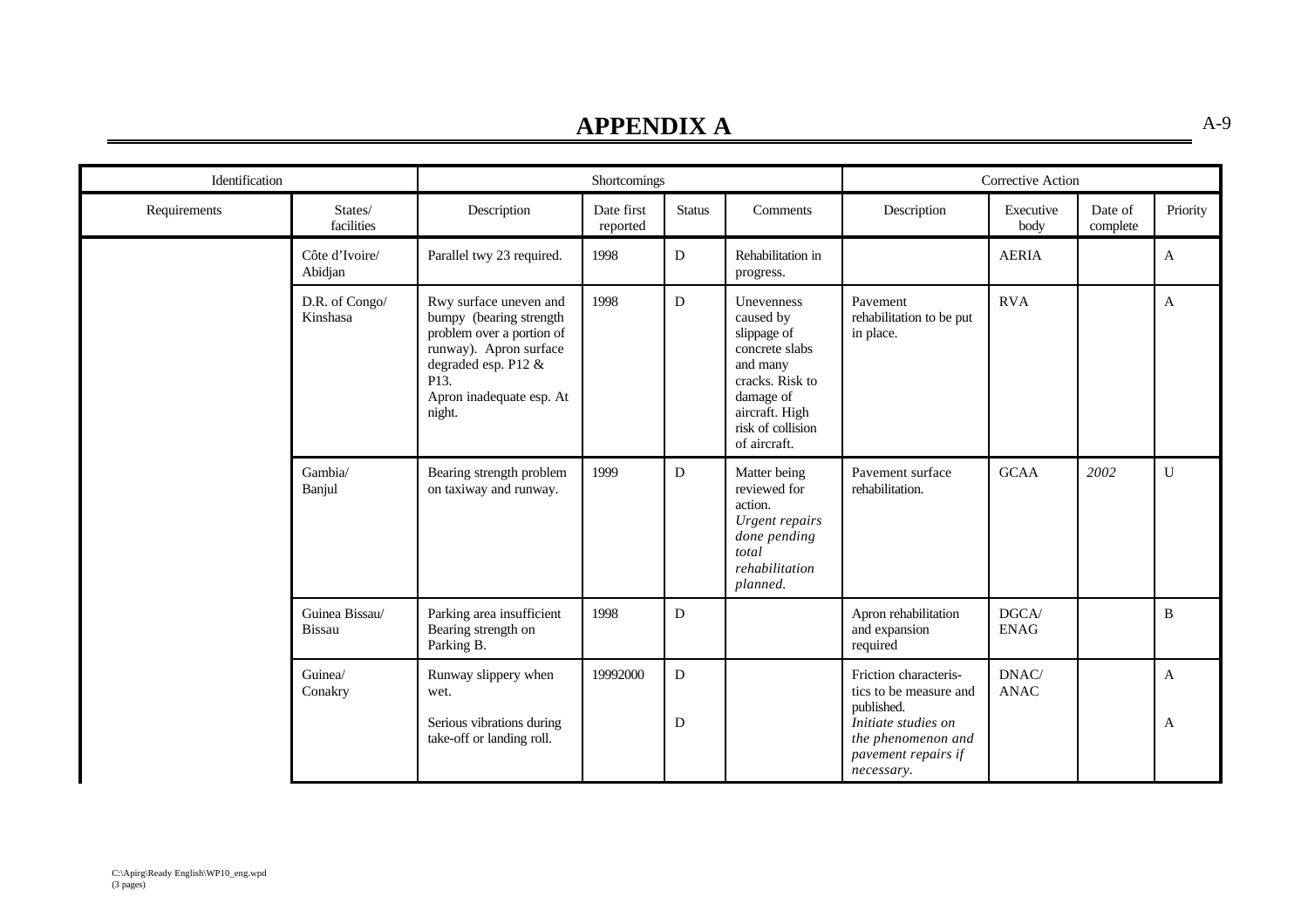# A-10 **APPENDIX A**

| Identification |                            |                                                                     | Shortcomings           |               |                                                                                               |                                                                                                                     | <b>Corrective Action</b>         |                     |             |
|----------------|----------------------------|---------------------------------------------------------------------|------------------------|---------------|-----------------------------------------------------------------------------------------------|---------------------------------------------------------------------------------------------------------------------|----------------------------------|---------------------|-------------|
| Requirements   | States/<br>facilities      | Description                                                         | Date first<br>reported | <b>Status</b> | Comments                                                                                      | Description                                                                                                         | Executive<br>body                | Date of<br>complete | Priority    |
|                | Kenya/<br>Mombasa          | Runway surface rough,<br>severe undulations                         | 1999                   | D             | Extreme<br>vibrations during<br>take-off and<br>landings.                                     | Resurfacing to be<br>programmed after<br>thorough study of<br>causes of undulations                                 | <b>KAA</b>                       |                     | A           |
|                | Malawi/<br>Lilongwe        | Runway damaged                                                      | 1999                   | D             |                                                                                               | Resurfacing to be<br>programmed                                                                                     | <b>DCA</b>                       |                     | $\mathbf B$ |
|                | Morocco/<br>Casablanca     | Runway surface<br>damaged and rough.                                | 1999                   | D             |                                                                                               |                                                                                                                     |                                  |                     |             |
|                | Mozambique/<br>Maputo      | Runway damaged<br>Problem with blowing<br>sand on taxiway           | 19991999               | D<br>D        | Potential damage<br>to engines due to<br>ingestion of<br>sand.                                | Runway resurfacing<br>required<br>Sweep off the sand<br>and investigate cause<br>to programme<br>permanent solution | <b>NCAA</b>                      | 1999                | B<br>B      |
|                | Nigeria/<br>Kano           | Severe undulation and<br>roughness on first half of<br><b>RWY06</b> | 1998                   | D             | Causing<br>bouncing during<br>take-off roll.<br>Studies for<br>rehabilitation in<br>progress. | Pavement<br>rehabilitation to be put<br>in place.                                                                   | <b>FAAN</b>                      | 2001                | U           |
|                | Rwanda/<br>Kigali          | Runway slippery when<br>wet.                                        | 1999                   | D             | Probably due to<br>rubber deposits                                                            | Removal of rubber<br>deposits. Measure<br>friction factor and<br>publish.                                           | Régie des<br>Aéroports           |                     | A           |
|                | Tanzania/<br>Dar es salaam | Runway surface rough                                                | 1999                   | D             |                                                                                               | Resurfacing to be<br>programmed                                                                                     | DA                               |                     | B           |
|                | Tanzania/<br>Zanzibar      | Rwy length inadequate,<br>rwy strength inadequate.                  | 1999                   | D             | FOD cases<br>reported, payload<br>restrictions                                                | Pavement overlay<br>required. Runway<br>length to be extended.                                                      | Zanzibar<br>Director<br>Aviation |                     | U           |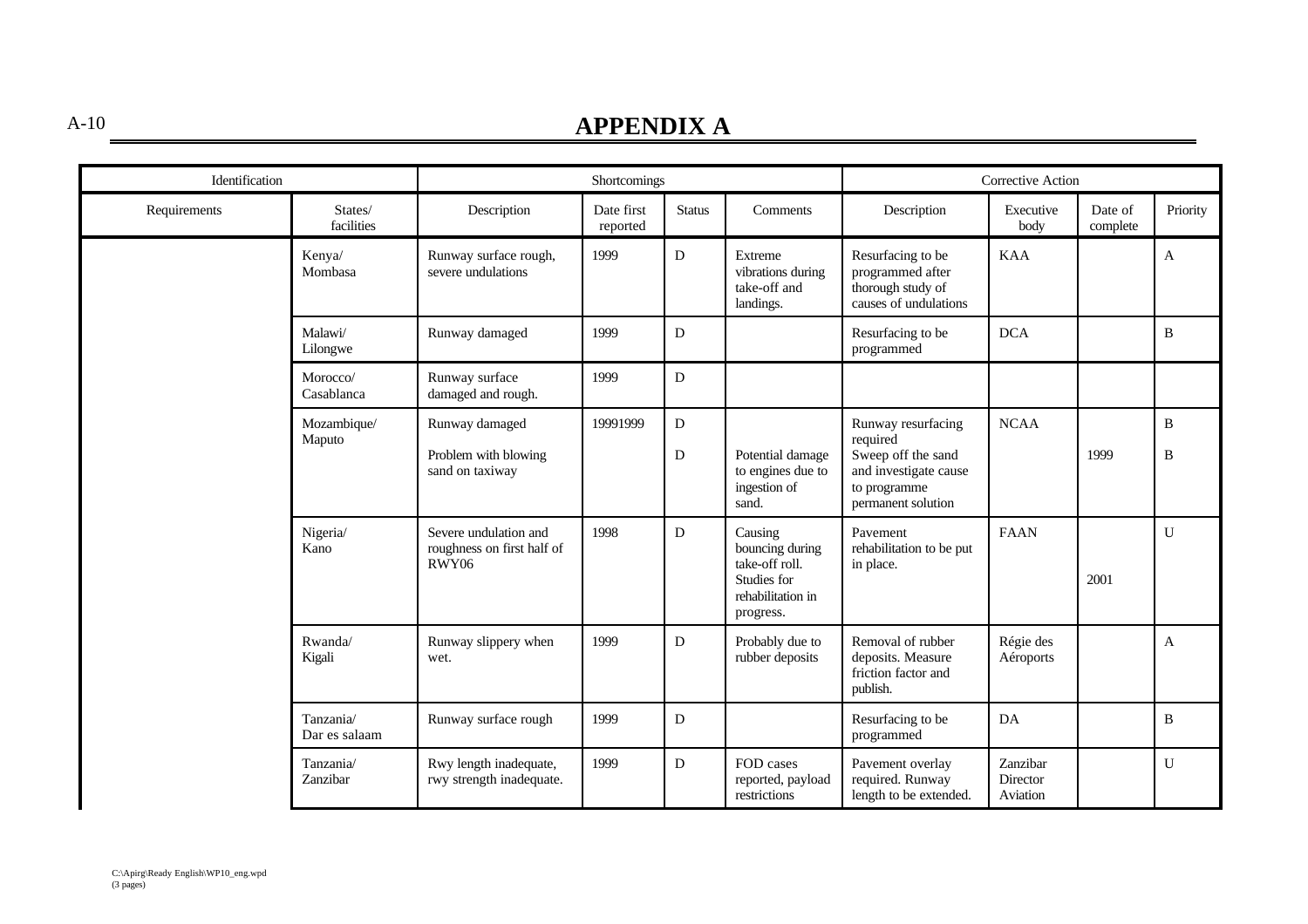| Identification                                    |                                |                                                         | Shortcomings           |               |                                                                             |                                                                              | Corrective Action             |                     |              |
|---------------------------------------------------|--------------------------------|---------------------------------------------------------|------------------------|---------------|-----------------------------------------------------------------------------|------------------------------------------------------------------------------|-------------------------------|---------------------|--------------|
| Requirements                                      | States/<br>facilities          | Description                                             | Date first<br>reported | <b>Status</b> | Comments                                                                    | Description                                                                  | Executive<br>body             | Date of<br>complete | Priority     |
|                                                   | Tunisia/<br><b>Djerba</b>      | <b>Taxiway surfaces rough</b>                           | 1999                   | $\mathbf{D}$  |                                                                             |                                                                              | 0ACA                          | Dec 1999            |              |
|                                                   | Tunisia/<br><b>Tunis</b>       | First part of runway 01<br>rough                        | 1999                   | $\mathbf{D}$  |                                                                             |                                                                              | <b>OACA</b>                   | Jul 2000            |              |
| Emergency plan<br>Annex 14 vol I para 9.1.1-9.1.9 | Angola/<br>Luanda              | No aerodrome<br>emergency plan<br>No grid map available | 1995                   | S<br>D        | ICAO guidance<br>material cannot<br>be used due to<br>language<br>problems. | Develop an<br>emergency plan.<br>Conduct a full scale<br>emergency exercise. | <b>ENANA</b>                  |                     | $\mathbf{A}$ |
|                                                   | Central African<br>Rep./Bangui | Emergency plan needs<br>updating.                       | 1999                   | D             |                                                                             | Update the existing<br>plan. Conduct a full<br>scale emergency<br>exercise.  | DGACM/<br><b>ASECNA</b>       |                     | $\, {\bf B}$ |
|                                                   | Côte d'Ivoire/<br>Abidjan      | Emergency plan needs<br>updating.                       | 1998                   | D             |                                                                             | Update the existing<br>plan. Conduct a full<br>scale emergency<br>exercise.  | <b>ANAC/AS</b><br><b>ECNA</b> |                     | $\, {\bf B}$ |
|                                                   | Democratic Rep.<br>of Congo    | Emergency plan needs<br>updating                        | 1997                   | D             |                                                                             | Update the existing<br>plan                                                  | <b>RVA</b>                    |                     | $\, {\bf B}$ |
|                                                   | Djibouti                       | No aerodrome<br>emergency plan                          | 2000                   | S             |                                                                             | Develop an<br>emergency plan.<br>Conduct a full scale<br>emergency exercise. |                               |                     | $\mathbf{U}$ |
|                                                   | Equatorial<br>Guinea/Malabo    | No aerodrome<br>emergency plan                          | 1993                   | ${\bf S}$     |                                                                             | Draft being reviewed                                                         | <b>ASECNA</b>                 |                     | $\mathbf{A}$ |
|                                                   | Gabon/<br>Libreville           | Emergency plan needs<br>updating                        | 1999                   | D             |                                                                             | Update the existing<br>plan and organize a<br>full-scale exercice.           | SGAC/<br><b>ASECNA</b>        |                     | $\mathbf{A}$ |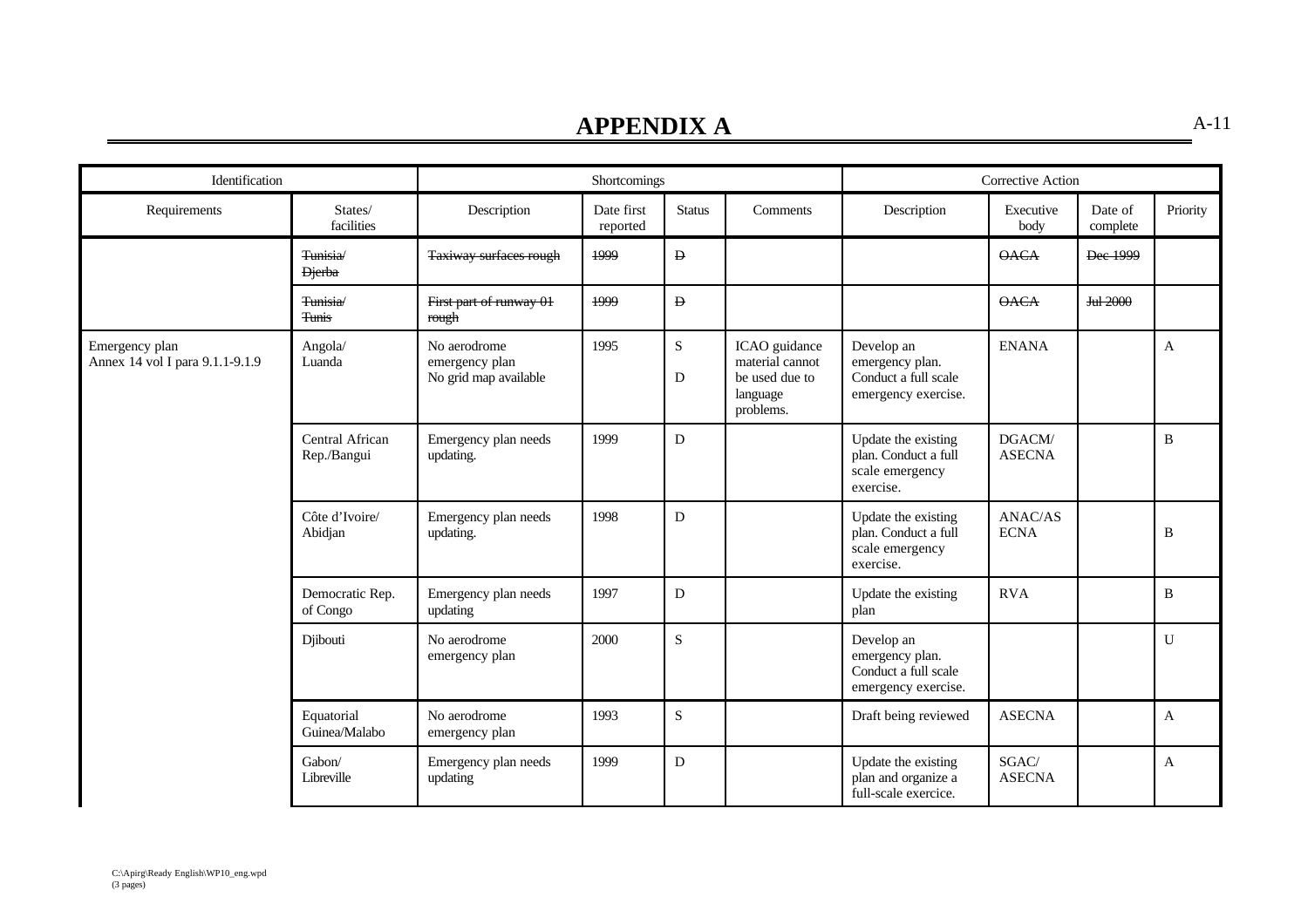A-12 **APPENDIX A**

| Identification |                                    |                                                                                        | Shortcomings           |                  |                                                                             |                                                                                   | Corrective Action                |                     |                  |
|----------------|------------------------------------|----------------------------------------------------------------------------------------|------------------------|------------------|-----------------------------------------------------------------------------|-----------------------------------------------------------------------------------|----------------------------------|---------------------|------------------|
| Requirements   | States/<br>facilities              | Description                                                                            | Date first<br>reported | <b>Status</b>    | Comments                                                                    | Description                                                                       | Executive<br>body                | Date of<br>complete | Priority         |
|                | Guinea<br>Bissau/Bissau            | No aerodrome<br>emergency plan                                                         | 1993                   | $\mathbf S$      |                                                                             | Develop an airport<br>emergency plan.<br>Conduct full scale<br>emergency exercise | DGAC/<br><b>ENAG</b>             |                     | A                |
|                | Liberia/<br>Monrovia               | No aerodrome<br>emergency plan                                                         | 1996                   | S                |                                                                             | Develop plan.<br>Conduct emergency<br>exercise                                    | DCA                              | 1998                | A                |
|                | Madagascar/<br>Antananarivo        | No aerodrome<br>emergency plan.<br>Emergency exercises<br>not held yet.                | 2001                   | $\boldsymbol{S}$ | Draft<br>emergency<br>plans by each<br>organization to<br>be<br>amalgamated | Develop an airport<br>emergency plan.<br>Conduct full scale<br>emergency exercise | ADM/<br>ADEMA/<br><b>ASECNA</b>  | 2001                | $\boldsymbol{A}$ |
|                | Rwanda/Kigali                      | No aerodrome<br>emergency plan.<br>Emergency exercise not<br>held at regular intervals | 2000                   | S                |                                                                             | Develop an airport<br>emergency plan.<br>Conduct full scale<br>emergency exercise | Régie des<br>Aéeroports          |                     | $\mathbf{A}$     |
|                | Sao Tomé &<br>Principe/Sao<br>Tomé | No aerodrome<br>emergency plan                                                         | 1993                   | $\mathbf S$      |                                                                             | Develop an<br>emergency plan and<br>conduct exercises at<br>regular intervals     | <b>DCA</b>                       |                     | A                |
|                | Somalia/<br>Mogadishu              | No aerodrome<br>emergency plan                                                         | 1995                   | S                |                                                                             | Develop an<br>emergency plan.<br>Conduct a full scale<br>emergency exercise.      | Not<br>available!                |                     | B                |
|                | Tanzania/<br>Zanzibar              | No aerodrome<br>emergency plan                                                         | 1999                   | S                | Emergency plan<br>still being drafted                                       | Develop an<br>emergency plan.<br>Conduct a full scale<br>emergency exercise.      | Zanizbar<br>Director<br>Aviation |                     | B                |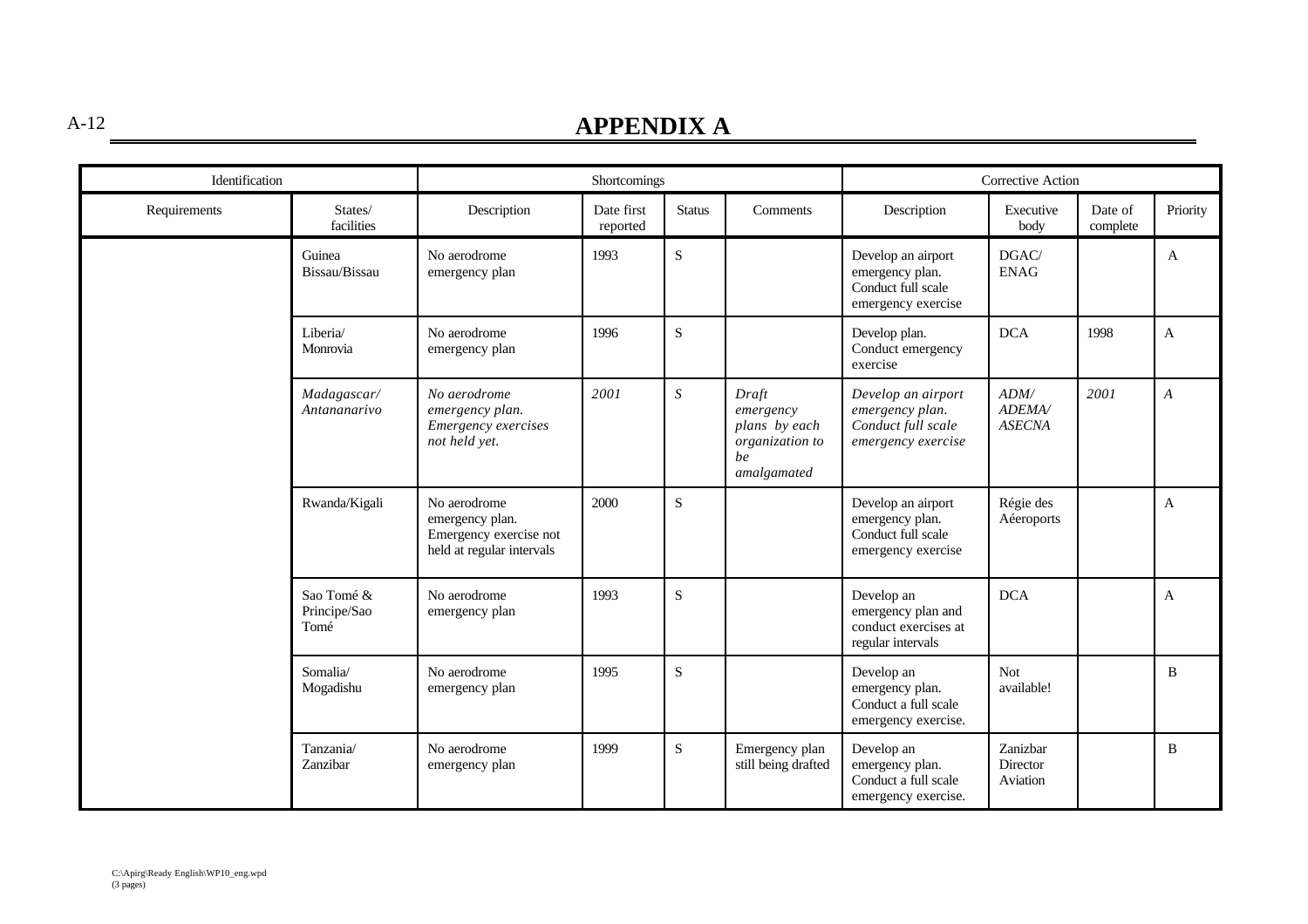| Identification                                                                         |                            | Shortcomings                                                                            |                        |               |                                                                                                           | Corrective Action                                                                                                                                                                        |                       |                     |              |
|----------------------------------------------------------------------------------------|----------------------------|-----------------------------------------------------------------------------------------|------------------------|---------------|-----------------------------------------------------------------------------------------------------------|------------------------------------------------------------------------------------------------------------------------------------------------------------------------------------------|-----------------------|---------------------|--------------|
| Requirements                                                                           | States/<br>facilities      | Description                                                                             | Date first<br>reported | <b>Status</b> | Comments                                                                                                  | Description                                                                                                                                                                              | Executive<br>body     | Date of<br>complete | Priority     |
|                                                                                        | Togo/<br>Lomé              | No aerodrome<br>emergency plan                                                          | 1999                   | S             | Emergency plan<br>still being drafted                                                                     | Develop an<br>emergency plan.<br>Conduct a full scale<br>emergency exercise.<br>Emergency plan<br>approval process<br>underway.<br>Exercise envisaged<br>with the assistance<br>of ICAO. | DAC/<br><b>ASECNA</b> | 2001                | B            |
| Foreign objects on movement area<br>AFI/7 Conc. 4/4<br>Annex 14 vol I para 2.9.1-2.9.3 | Angola/<br>Luanda          | Foreign objects on<br>movement areas                                                    | 1995                   | $\mathbf{D}$  | Potential damage<br>to aircraft<br>engines due to<br>ingestion of<br>sand.                                | Establish ramp safety<br>committee. Procure<br>pavement sweeper.                                                                                                                         | <b>ENANA</b>          |                     | B            |
|                                                                                        | Mozambique/<br>Maputo      | Blowing sand on taxiway                                                                 | 1998                   | D             | Potential damage<br>to aircraft<br>engines due to<br>ingestion of<br>sand.                                | Establish sand<br>cleaning work<br>programme. Procure<br>pavement sweeper if<br>necessary.                                                                                               | <b>NCAA</b>           |                     | $\mathbf{B}$ |
| Power supply.<br>AFI Conc 4/2 and 4/8. Annex 14<br>Vol 1 para 9.4.1-9.4.27             | Angola/<br>Luanda          | Primary Power supply<br>unreliable                                                      | 1995                   | D             | Although<br>substantial<br>backup system in<br>place, reliability<br>of power supply<br>still precarious. | Negotiate with<br>primary power supply<br>company for reliability                                                                                                                        | <b>ENANA</b>          |                     | $\mathbf{A}$ |
|                                                                                        | D.R. of Congo/<br>Kinshasa | Primary power supply<br>unreliable. Secondary<br>power supply<br>arrangements deficient | 1998                   | D             |                                                                                                           | Negotiate with<br>primary power supply<br>company for<br>reliability. Secondary<br>power supply<br>rehabilitation.                                                                       | <b>RVA</b>            |                     | $\mathbf{A}$ |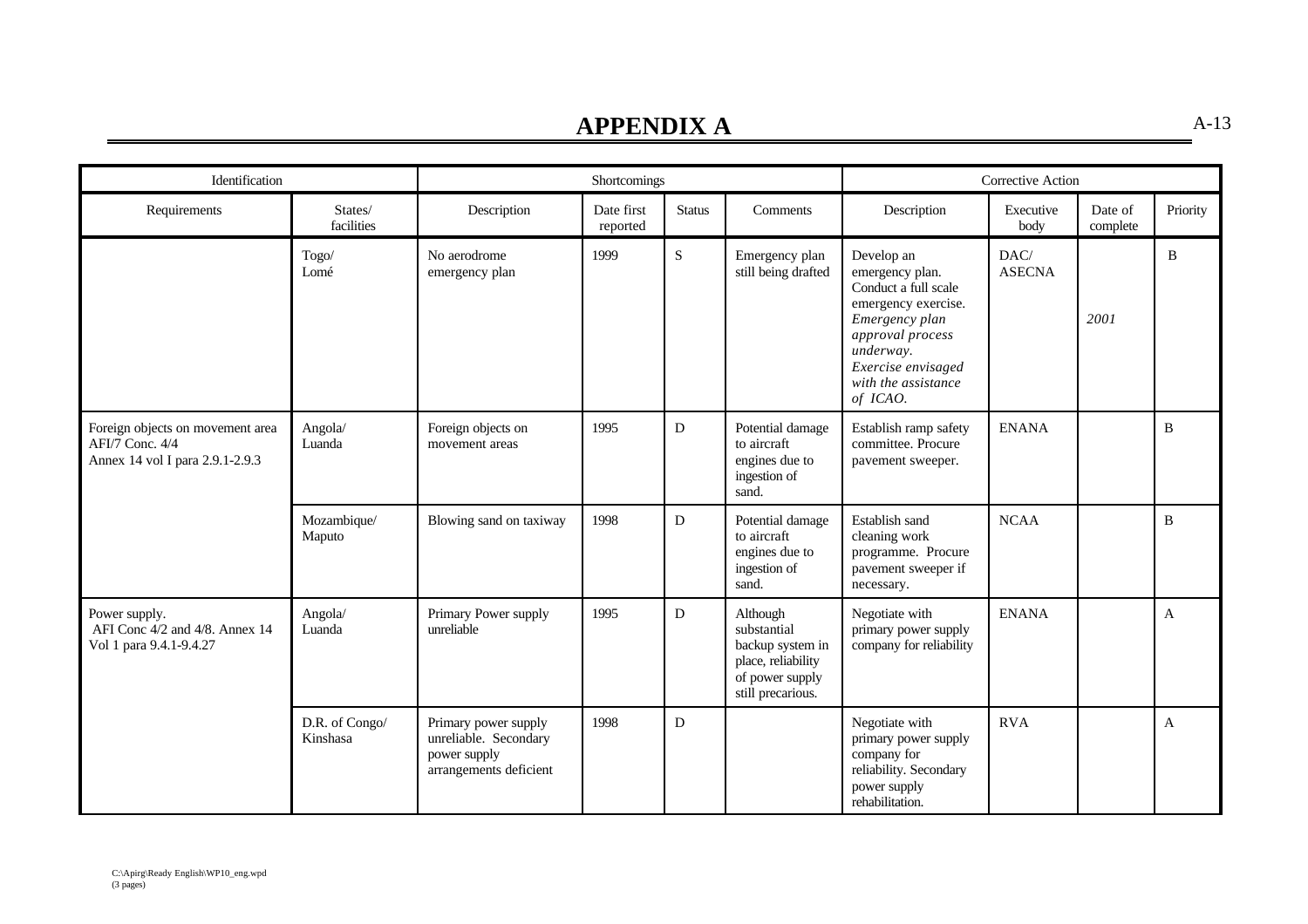A-14 **APPENDIX A**

| Identification |                                 |                                                                             | Shortcomings           |               |                                                                    | Corrective Action                                                                                                                                                                                       |                   |                     |              |
|----------------|---------------------------------|-----------------------------------------------------------------------------|------------------------|---------------|--------------------------------------------------------------------|---------------------------------------------------------------------------------------------------------------------------------------------------------------------------------------------------------|-------------------|---------------------|--------------|
| Requirements   | States/<br>facilities           | Description                                                                 | Date first<br>reported | <b>Status</b> | Comments                                                           | Description                                                                                                                                                                                             | Executive<br>body | Date of<br>complete | Priority     |
|                | Guinea Bissau/<br><b>Bissau</b> | Secondary power supply<br>inadequate                                        | 1993                   | $\mathbf D$   |                                                                    | Rehabilitation of<br>secondary power<br>supply required                                                                                                                                                 | <b>DGCA</b>       |                     | B            |
|                | Kenya/<br>Nairobi               | Mains power unreliable.<br>Secondary power supply<br>arrangements deficient | 1999                   | D             | Adverse effect<br>on all lighting,<br>navaids and<br>communication | Negotiate with<br>primary power supply<br>company for<br>reliability. Secondary<br>power supply<br>rehabilitation.                                                                                      | <b>KAA</b>        |                     | $\mathbf{A}$ |
|                | Kenya/<br>Mombasa               | Mains power unreliable.<br>Secondary power supply<br>arrangements deficient | 1999                   | $\mathbf D$   | Adverse effect<br>on all lighting,<br>navaids and<br>communication | Negotiate with<br>primary power supply<br>company for<br>reliability. Secondary<br>power supply<br>rehabilitation.                                                                                      | <b>KAA</b>        |                     | $\mathbf{A}$ |
|                | Nigeria/<br>Lagos               | Switch over time to<br>secondary power supply<br>inadequate                 | 2000                   | D             | Rehabilitation in<br>progress                                      | Rehabilitation of the<br>connections of the<br>facilities to standby<br>generators to ensure<br>automatic connection<br>on failure of the<br>primary source.                                            | <b>FAAN</b>       | 2001                | $\mathbf U$  |
|                | Nigeria/<br>Port Harcourt       | primary power very<br>unreliable                                            | 1998                   | D             | Frequent mains<br>power,<br>arrangements<br>unreliable             | Negotiate with<br>primary power supply<br>company for<br>reliability.<br>Negotiations are on<br>for a dedicated<br>primary power<br>source. A new 850<br>KVA secondary<br>source have been<br>provided. | <b>FAAN</b>       | 2000                | $\bf{B}$     |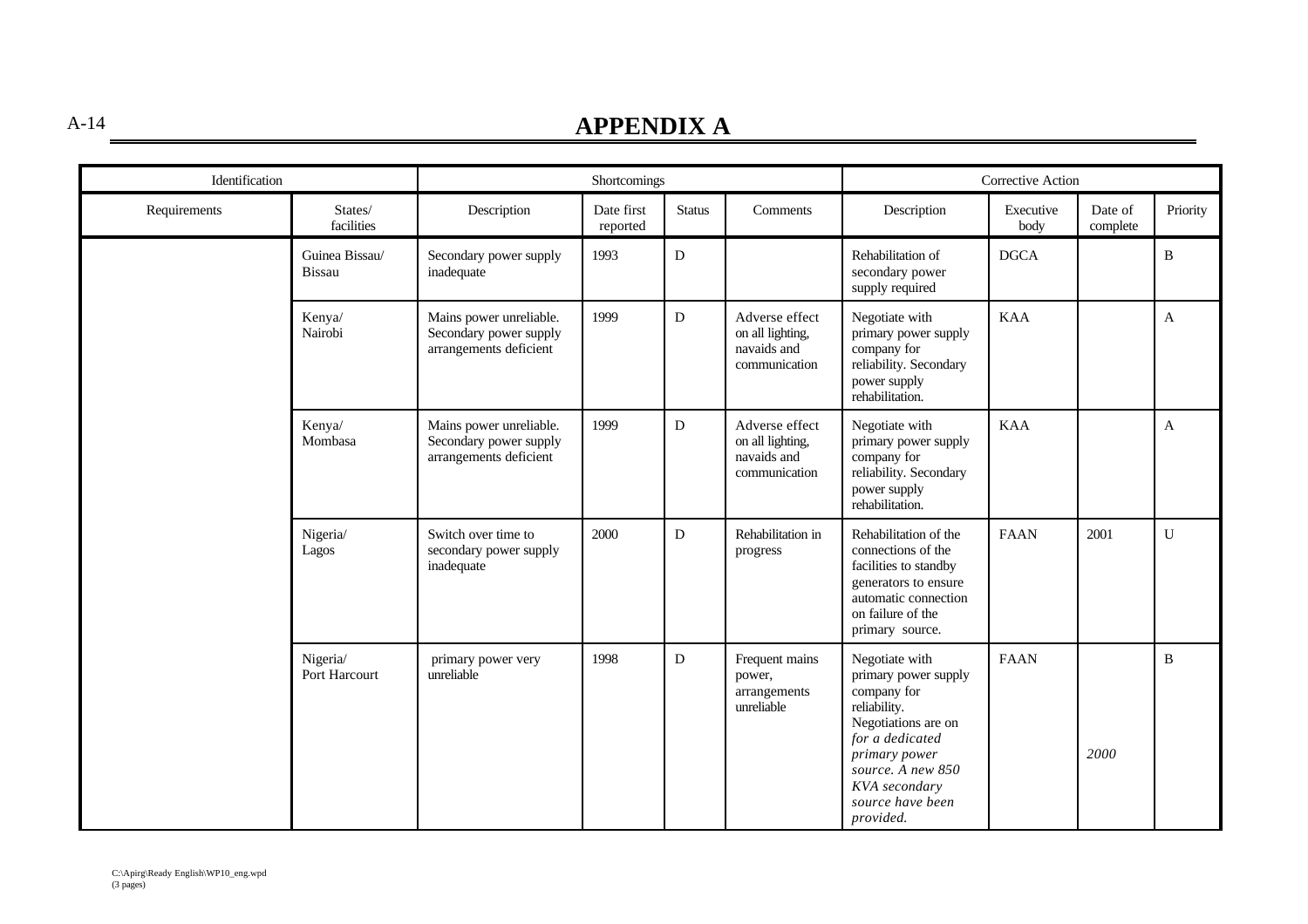| Identification                                                              |                                              | Shortcomings                                                                                                        |                        |               |                                                                                                                    | Corrective Action                                                                                                                                                                                    |                                |                     |                        |
|-----------------------------------------------------------------------------|----------------------------------------------|---------------------------------------------------------------------------------------------------------------------|------------------------|---------------|--------------------------------------------------------------------------------------------------------------------|------------------------------------------------------------------------------------------------------------------------------------------------------------------------------------------------------|--------------------------------|---------------------|------------------------|
| Requirements                                                                | $\mathbf{States}/% \mathbb{R}$<br>facilities | Description                                                                                                         | Date first<br>reported | <b>Status</b> | Comments                                                                                                           | Description                                                                                                                                                                                          | Executive<br>body              | Date of<br>complete | Priority               |
|                                                                             | Somalia/<br>Mogadishu                        | Power supply inadequate                                                                                             | 1995                   | D             |                                                                                                                    |                                                                                                                                                                                                      | <b>Not</b><br>available        |                     |                        |
|                                                                             | Tanzania/<br>Dar es salaam                   | Main power supply<br>unreliable. Secondary<br>power supply inadequate                                               | 1996                   | D             | Frequent major<br>surges adversely<br>affecting<br>reliability of all<br>lighting, navaids<br>and<br>communication | Negotiate for new<br>mains supply.<br>Rehabilitate secondary<br>power supply.<br>Establish planned<br>maintenance<br>programme.                                                                      | DA                             |                     | $\mathbf U$            |
| Implementation of visual aids<br>AFI/7 Conc 4/1<br>Annex 14 Vol I chapter 5 | Angola/<br>Luanda                            | Unserviceable aids not<br>NOTAM'ed.<br>NDB approach only<br>without DME vertical<br>guidance,<br>All markings faded | 1998                   | D<br>D<br>D   |                                                                                                                    | NOTAM office to be<br>revamped.<br>Repaint markings.                                                                                                                                                 | <b>ENANA</b>                   |                     | $\mathbf{A}$<br>A<br>B |
|                                                                             | Benin/<br>Cotonou                            | PAPIs not available.<br>Apron markings<br>inadequate.                                                               | 19992000               | S<br>D        | Inadequate<br>visual guidance<br>to pilots.<br>Risk of collision<br>between<br>aircraft and<br>obstacles           | PAPIs to be installed<br>as per AFI ANP<br>Rehabilitation of the<br>apron markings<br>taking account of<br>different types of<br>aircraft and minimal<br>separation distances<br>and update the AIP. | <b>ASECNA</b><br><b>ASECNA</b> |                     | A<br>A                 |
|                                                                             | Cameroon/<br><b>Douala</b>                   | All markings faded                                                                                                  | 1999                   | $\mathbf{D}$  | <b>Inadequate</b><br>visual guidance<br>to pilots                                                                  | Regular repainting of<br>marking required                                                                                                                                                            | ADC                            | Feb 2001            | $\bf{B}$               |
|                                                                             | Cameroon/<br>Yaounde                         | ICAO obstacle map non<br>available.                                                                                 | 1998                   | D             |                                                                                                                    | Establish an ICAO<br>obstacle map and<br>publish<br>Drafting in progress.                                                                                                                            | ADC/<br><b>CCAA</b>            |                     | B                      |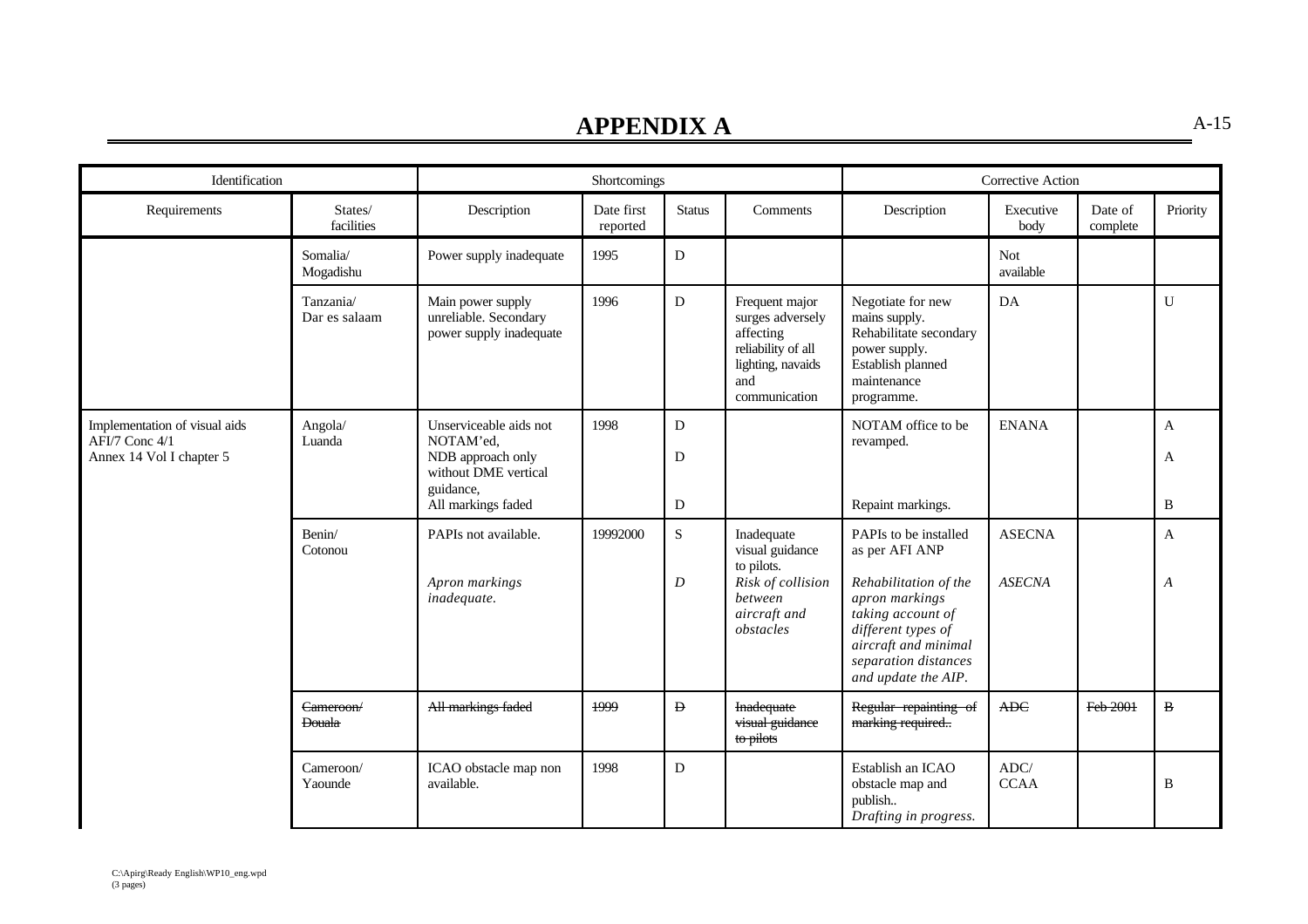### **A-16 APPENDIX A**

| Identification |                                    | Shortcomings                                                                                                                                     |                        |               |                                                                    | Corrective Action                                                                                      |                      |                     |                  |
|----------------|------------------------------------|--------------------------------------------------------------------------------------------------------------------------------------------------|------------------------|---------------|--------------------------------------------------------------------|--------------------------------------------------------------------------------------------------------|----------------------|---------------------|------------------|
| Requirements   | States/<br>facilities              | Description                                                                                                                                      | Date first<br>reported | <b>Status</b> | Comments                                                           | Description                                                                                            | Executive<br>body    | Date of<br>complete | Priority         |
|                | Côte d'Ivoire/<br>Abidjan          | APAPIS implemented on<br>RWY21 only.                                                                                                             | 1998                   | D             |                                                                    | PAPIs required on<br>RWY03 also as per<br>AFI ANP.                                                     | ASECNA/              |                     | B                |
|                | Djibouti/<br>Djibouti              | Threshold lighting<br>inoperative, Taxiway<br>lighting inadequate.<br>Runway markings not<br>clear                                               | 1999                   | D             | Inadequate<br>visual guidance<br>to pilots. Many<br>bulbs missing. | Rehabilitate lighting<br>system and implement<br>planned maintenance<br>programme.<br>Repaint markings |                      |                     |                  |
|                | D.R. Congo/<br>Kinshasa            | No RWY markings<br>except TDZ. All other<br>markings implemented<br>not meeting requirements.<br>Approach and runway<br>edge lighting deficient. | 1998                   | D             | Inadequate<br>visual guidance<br>to pilots. Many<br>bulbs missing. | New markings to be<br>painted in accordance<br>with Annex 14.<br>Lighting to be<br>rehabilitated.      | <b>RVA</b>           |                     | $\mathbf U$<br>U |
|                | Egypt/<br>Hurghada                 | Taxiway and apron<br>lighting inadequate.                                                                                                        | 1999                   | D             |                                                                    | Actions are being<br>taken.                                                                            |                      | 1999                | $\mathbf{A}$     |
|                | Egypt/<br>Sharm el Sheik           | Taxiway and apron<br>lighting inadequate.                                                                                                        | 1999                   | D             |                                                                    | Actions are being<br>taken.                                                                            |                      | 1999                | $\mathbf{A}$     |
|                | Guinea<br>Bissau/<br><b>Bissau</b> | Lighting aids<br>inadequate                                                                                                                      | 1993                   | D             | Inadequate<br>visual guidance<br>to pilots                         | Rehabilitation of<br>lighting aids required                                                            | <b>DGAC</b>          |                     | $\mathbf{A}$     |
|                | Malawi/<br>Lilongwe                | Taxiway lights inadequate                                                                                                                        | 1999                   | D             | Inadequate<br>visual guidance<br>to pilots                         | Rehabilitate taxiway<br>lights                                                                         | Malawi<br><b>DCA</b> |                     | B                |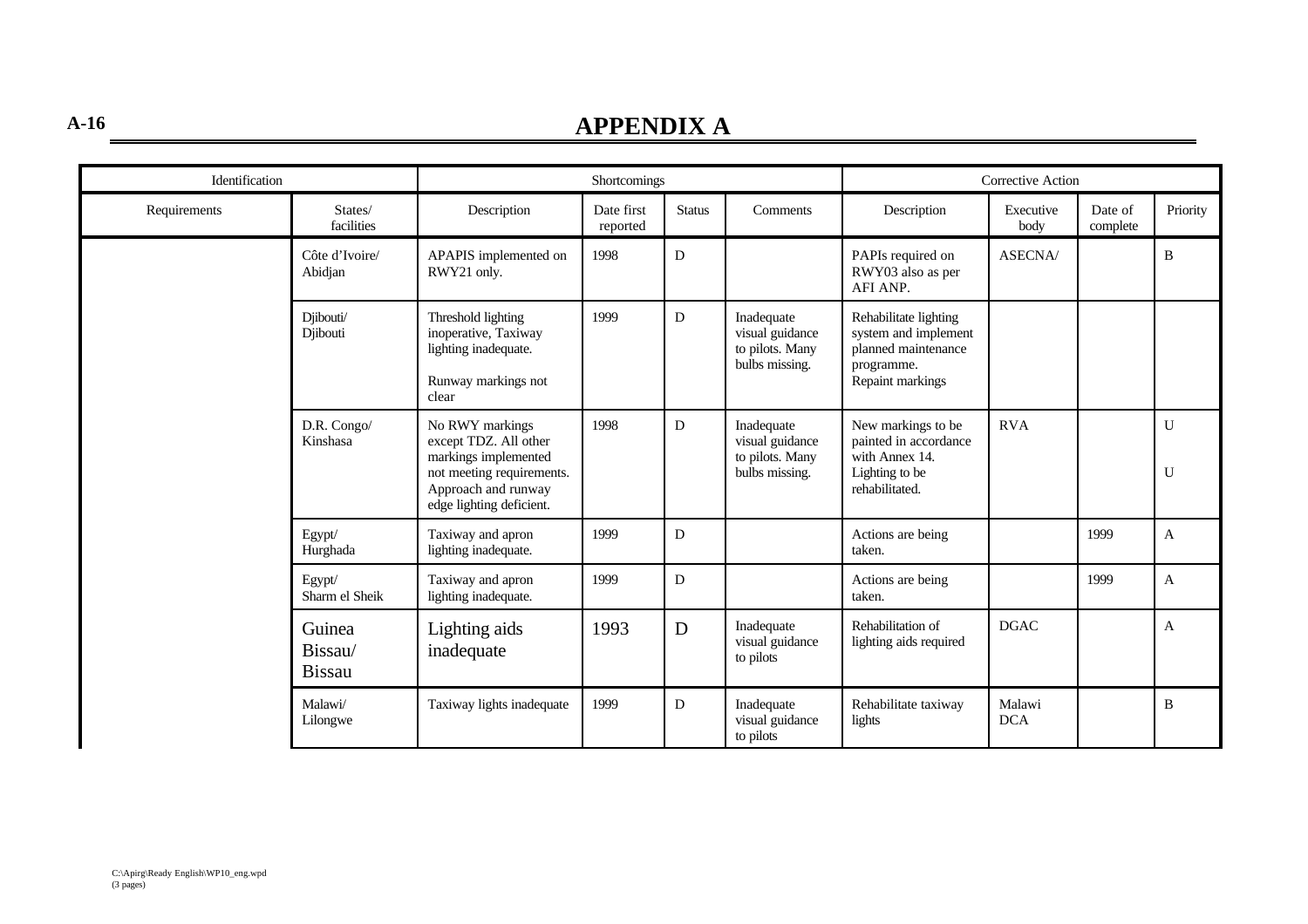| Identification |                       | Shortcomings                                                                                                                                                                                                     |                        |               |                                            | Corrective Action                                                                                                          |                   |                     |             |
|----------------|-----------------------|------------------------------------------------------------------------------------------------------------------------------------------------------------------------------------------------------------------|------------------------|---------------|--------------------------------------------|----------------------------------------------------------------------------------------------------------------------------|-------------------|---------------------|-------------|
| Requirements   | States/<br>facilities | Description                                                                                                                                                                                                      | Date first<br>reported | <b>Status</b> | Comments                                   | Description                                                                                                                | Executive<br>body | Date of<br>complete | Priority    |
|                | Nigeria/<br>Abuja     | Runway centerline<br>deficient<br>RWY end and threshold<br>22 lighting inoperative.<br>PAPI not calibrated.                                                                                                      | 2000                   | D             |                                            | Rehabilitation of the<br>lighting aids required.<br>Calibrate the PAPI<br>and NOTAM                                        | <b>FAAN</b>       | 2001                | B           |
|                | Nigeria/<br>Kano      | Threshold and Rwy end<br>lighting partially deficient.<br>Approach lights RWY 06<br>& 24 partially inoperative.<br>Taxiway edge lighting not<br>implemented while<br>centerline lights partially<br>inoperative. | 2002                   | D<br>D<br>S   | Inadequate<br>visual guidance<br>to pilots | Rehabilitate airfield<br>lighting and establish<br>maintenance<br>programme.<br>Implement taxiway<br>light as per AFI ANP. | FAAN              | 2001                | U<br>B<br>B |
|                |                       | PAPIs require<br>calibration.<br>Runway markings non<br>conspicuous.                                                                                                                                             |                        | D<br>D        | Pilots reporting<br>misalignment           | Calibrate PAPIs and<br>NOTAM.<br>Markings to be<br>repainted.                                                              |                   |                     | U<br>A      |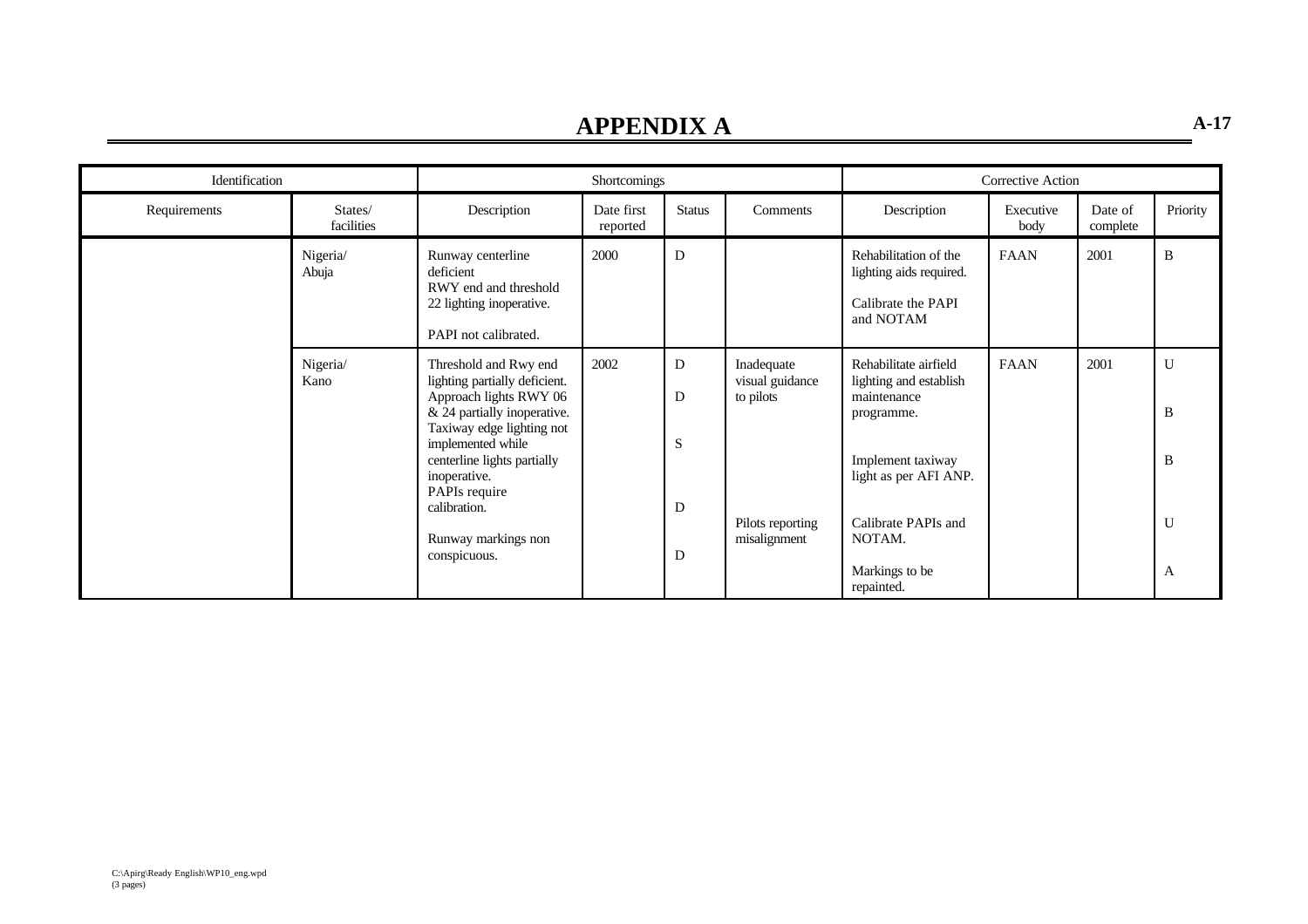**A-18 APPENDIX A**

| Identification |                           |                                                                                                                                                                                                                                                                                                                       | Corrective Action      |                                           |                                                                                        |                                                                                          |                                         |                     |              |
|----------------|---------------------------|-----------------------------------------------------------------------------------------------------------------------------------------------------------------------------------------------------------------------------------------------------------------------------------------------------------------------|------------------------|-------------------------------------------|----------------------------------------------------------------------------------------|------------------------------------------------------------------------------------------|-----------------------------------------|---------------------|--------------|
| Requirements   | States/<br>facilities     | Description                                                                                                                                                                                                                                                                                                           | Date first<br>reported | <b>Status</b>                             | Comments                                                                               | Description                                                                              | Executive<br>body                       | Date of<br>complete | Priority     |
|                | Nigeria/<br>Lagos         | Txwy lighting inadequate<br>and reflective markers<br>ineffective.<br>Centerline lighting at high<br>speed turnoffs deficient<br>and colors non standard.<br>No approach light on 01L<br>and 01R.<br>Intensity of approach<br>lighting on 19R cannot be<br>controlled from control<br>tower.<br>Rwy Markings unclear. | 1999                   | D<br>D<br>S<br>D<br>D                     | Taxiway lights<br>required<br>Approach lights<br>frequently<br>reported too<br>bright. | Development plans for<br>rehabilitation are<br>required.<br>Markings to be<br>repainted. | <b>FAAN</b>                             | 2001                | $\mathbf{A}$ |
|                | Nigeria/<br>Port Harcourt | Approach lighting 21L<br>unreliable.<br>Rwy edge lights on first<br>quarter of Rwy 21<br>inoperative.<br>No txwy lighting<br>PAPIs inoperative.<br>Runway marking unclear.                                                                                                                                            | 1999                   | D<br>D<br>$\mathbf S$<br>$\mathbf D$<br>D | Inadequate<br>visual guidance<br>to pilots                                             | Rehabilitation of<br>lighting aids required<br>Markings to be<br>repainted.              | <b>FAAN</b>                             | 2001                | $\mathbf{A}$ |
|                | Rwanda/<br>Kigali         | Unserviceable aids not<br>NOTAM'ed,<br>Runway markings<br>unclear.                                                                                                                                                                                                                                                    | 1999                   | D<br>D                                    | Pilots misguided                                                                       | NOTAM office to be<br>revamped<br>Repaint markings                                       | <b>RWANDA</b><br>Régie des<br>Aéroports | 1999                | U<br>B       |